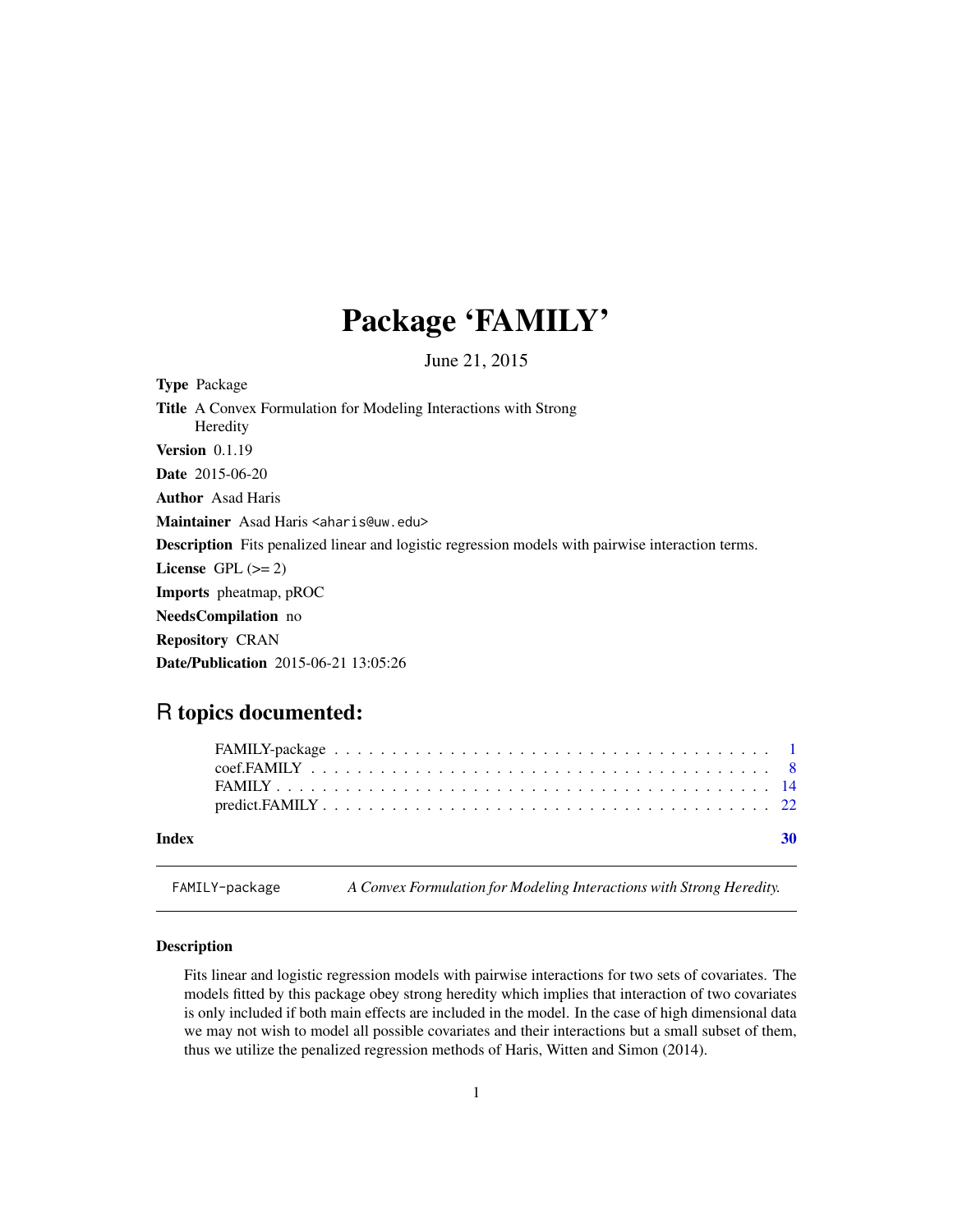#### <span id="page-1-0"></span>**Details**

| Package: | <b>FAMILY</b> |
|----------|---------------|
| Type:    | Package       |
| Version: | 0.1.19        |
| Date:    | 2015-06-20    |
| License: | $GPL-2$       |

The package includes the following functions:

| <b>FAMILY:</b> | Fit a penalized regression model for a grid of $\alpha$ and $\lambda$ values           |
|----------------|----------------------------------------------------------------------------------------|
|                | predict. FAMILY: Predict yhat or phat for a for a given data set from the fitted model |
| coef.FAMILY:   | Extract the set of estimated non-zero coefficients                                     |

#### Author(s)

Asad Haris, Daniela Witten and Noah Simon

Maintainer: Asad Haris <aharis@uw.edu>

#### **References**

Haris, Witten and Simon (2014). Convex Modeling of Interactions with Strong Heredity. Available on ArXiv at http://arxiv.org/abs/1410.3517

#### **See Also**

FAMILY, predict. FAMILY, coef. FAMILY

#### **Examples**

```
library(FAMILY)
library(pROC)
library(pheatmap)
```

```
#Generate training set of covariates X and Z
set.seed(1)
X. tr < - matrix(rnorm(10*100), ncol = 10, nrow = 100)
Z. tr < - matrix(rnorm(15*100), ncol = 15, nrow = 100)
```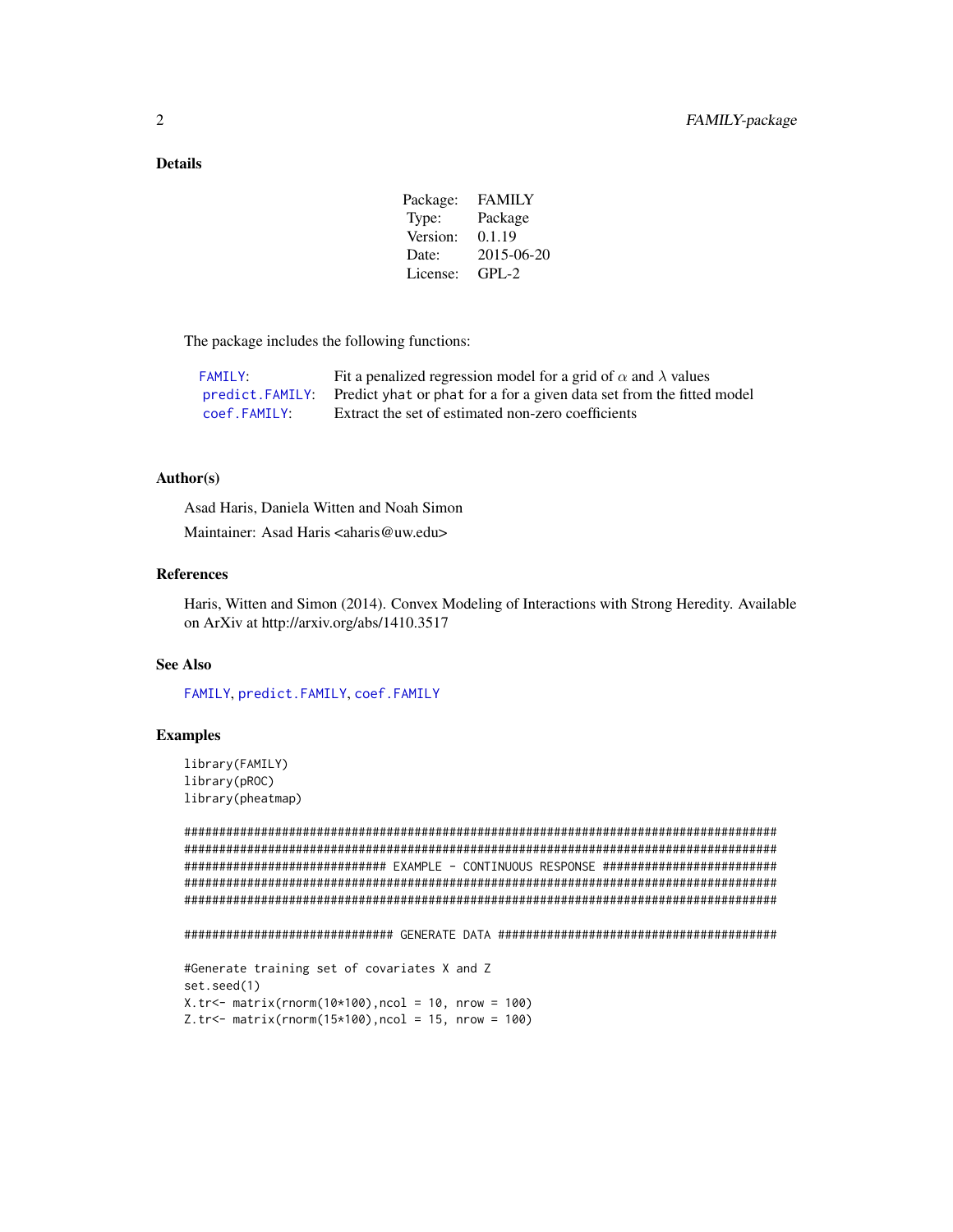```
#Generate test set of covariates X and Z
X.te < - matrix(rnorm(10*100), ncol = 10, nrow = 100)
Z.te<- matrix(rnorm(15*100),ncol = 15, nrow = 100)
#Scale appropiately
meanX<- apply(X.tr,2,mean)
meanY<- apply(Z.tr,2,mean)
X.tr<- scale(X.tr, scale = FALSE)
Z.tr<- scale(Z.tr, scale = FALSE)
X.te<- scale(X.te,center = meanX,scale = FALSE)
Z.te<- scale(Z.te,center = meanY,scale = FALSE)
#Generate full matrix of Covariates
w.tr < -c()w.te <- c()
X1 \leftarrow \text{cbind}(1, X \cdot \text{tr})Z1 \leftarrow \text{cbind}(1, Z. \text{tr})X2 \leftarrow \text{cbind}(1, X.te)Z2<- cbind(1,Z.te)
for(i in 1:16){
  for(j in 1:11){
    w.tr<- cbind(w.tr,X1[,j]*Z1[,i])
    w.te<- cbind(w.te, X2[,j]*Z2[,i])
  }
}
#Generate response variables with signal from
#First 5 X features and 5 Z features.
#We construct the coefficient matrix B.
#B[1,1] contains the intercept
#B[-1,1] contains the main effects for X.
# For instance, B[2,1] is the main effect for the first feature in X.
#B[1,-1] contains the main effects for Z.
# For instance, B[1,10] is the coefficient for the 10th feature in Z.
#B[i+1,j+1] is the coefficient of X_i Z_j
B <- matrix(0, ncol = 16, nrow = 11)
rownames(B)<- c("inter" , paste("X",1:(nrow(B)-1),sep = ""))
colnames(B) <- c("inter", paste("Z",1:(ncol(B)-1),sep = ""))
# First, we simulate data as follows:
# The first five features in X, and the first five features in Z, are non-zero.
# And given the non-zero main effects, all possible interactions are involved.
# We call this "high strong heredity"
B_high_SH<- B
B_high_SH[1:6,1:6]<- 1
#View true coefficient matrix
pheatmap(as.matrix(B_high_SH), scale="none",
         cluster_rows=FALSE, cluster_cols=FALSE)
```

```
Y_high_SH <- as.vector(w.tr%*%as.vector(B_high_SH))+rnorm(100,sd = 2)
```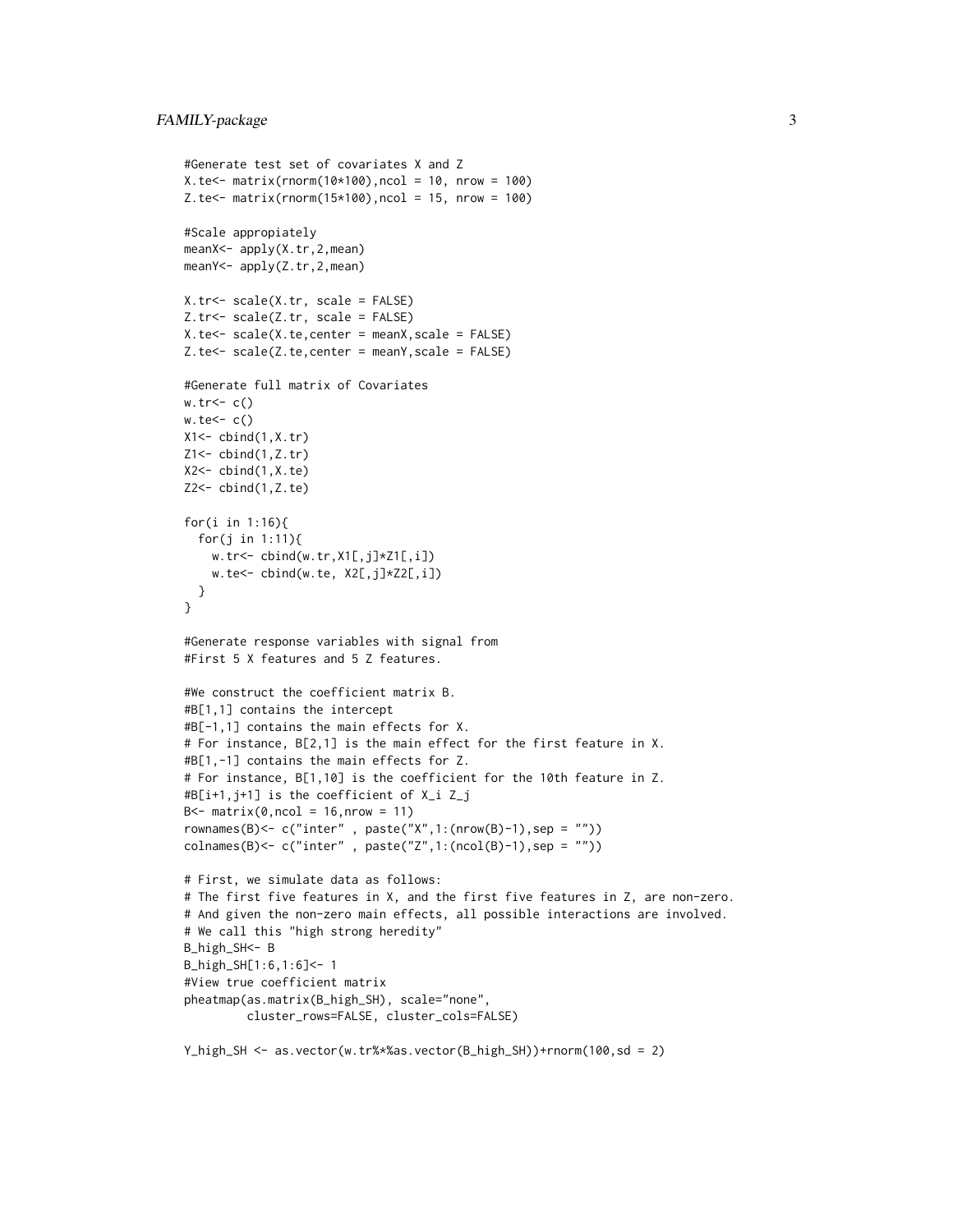```
Y_high_SH.te <- as.vector(w.te%*%as.vector(B_high_SH))+rnorm(100,sd = 2)
# Now a new setting:
# Again, the first five features in X, and the first five features in Z, are involved.
# But this time, only a subset of the possible interactions are involved.
# Strong heredity is still maintained.
# We call this "low strong heredity"
B_low_SH<- B_high_SH
B_low_SH[2:6,2:6]<-0
B_low_SH[3:4,3:5]<- 1
#View true coefficient matrix
pheatmap(as.matrix(B_low_SH), scale="none",
         cluster_rows=FALSE, cluster_cols=FALSE)
Y_low_SH <- as.vector(w.tr%*%as.vector(B_low_SH))+rnorm(100,sd = 1.5)
Y_low_SH.te <- as.vector(w.te%*%as.vector(B_low_SH))+rnorm(100,sd = 1.5)
############################## FIT SOME MODELS ########################################
#Define alphas and lambdas
#Define 3 different alpha values
#Low alpha values penalize groups more
#High alpha values penalize individual Interactions more
alphas<- c(0.01,0.5,0.99)
lambdas<-seq(0.1,1,length = 50)#high Strong heredity with l2 norm
fit_high_SH<- FAMILY(X.tr, Z.tr, Y_high_SH, lambdas ,
                     alphas, quad = TRUE,iter=500, verbose = TRUE )
yhat_hSH<- predict(fit_high_SH, X.te, Z.te)
mse_hSH <-apply(yhat_hSH,c(2,3), "-" ,Y_high_SH.te)
mse_hSH<- apply(mse_hSH^2,c(2,3),sum)
#Find optimal model and plot matrix
im<- which(mse_hSH==min(mse_hSH),TRUE)
plot(fit_high_SH$Estimate[[im[2] ]][[im[1]]])
#Plot some matrices for different alpha values
#Low alpha, higher penalty on groups
plot(fit_high_SH$Estimate[[ 1 ]][[ 25 ]])
#Medium alpha, equal penalty on groups and individual interactions
plot(fit_high_SH$Estimate[[ 2 ]][[ 25 ]])
#High alpha, more penalty on individual interactions
plot(fit_high_SH$Estimate[[ 3 ]][[ 40 ]])
#View Coefficients
```
coef(fit\_high\_SH)[[im[2]]][[im[1]]]

############################## Uncomment code for EXAMPLE ########################### # #high Strong heredity with l\_infinity norm norm # fit\_high\_SH<- FAMILY(X.tr, Z.tr, Y\_high\_SH, lambdas ,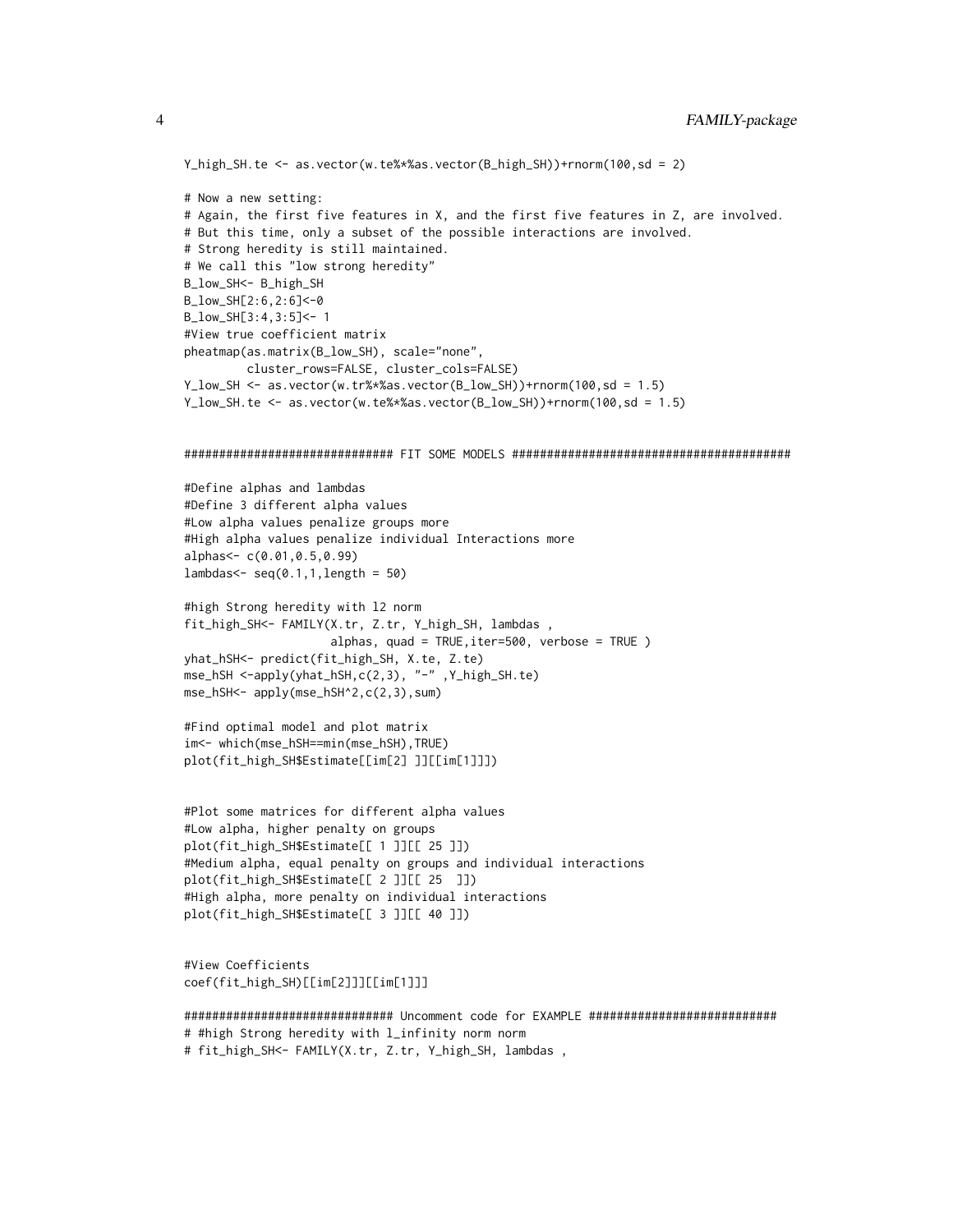#### FAMILY-package 5

```
# alphas, quad = TRUE,iter=500, verbose = TRUE,
# norm = "l_inf")
# yhat_hSH<- predict(fit_high_SH, X.te, Z.te)
# mse_hSH <-apply(yhat_hSH,c(2,3), "-" ,Y_high_SH.te)
# mse_hSH<- apply(mse_hSH^2,c(2,3),sum)
#
# #Find optimal model and plot matrix
# im<- which(mse_hSH==min(mse_hSH),TRUE)
# plot(fit_high_SH$Estimate[[im[2] ]][[im[1]]])
#
#
# #Plot some matrices for different alpha values
# #Low alpha, higher penalty on groups
# plot(fit_high_SH$Estimate[[ 1 ]][[ 30 ]])
# #Medium alpha, equal penalty on groups and individual interactions
# plot(fit_high_SH$Estimate[[ 2 ]][[ 10 ]])
# #High alpha, more penalty on individual interactions
# plot(fit_high_SH$Estimate[[ 3 ]][[ 20 ]])
#
#
# #View Coefficients
# coef(fit_high_SH)[[im[2]]][[im[1]]]
############################## Uncomment code for EXAMPLE ###########################
# #Redefine lambdas
# lambdas<- seq(0.1,0.5,length = 50)
#
# #low Strong heredity with l_2 norm
# fit_low_SH<- FAMILY(X.tr, Z.tr, Y_low_SH, lambdas ,
                      alpha, quad = TRUE, iter=500, verbose = TRUE )
# yhat_lSH<- predict(fit_low_SH, X.te, Z.te)
# mse_lSH <-apply(yhat_lSH,c(2,3), "-" ,Y_low_SH.te)
# mse_lSH<- apply(mse_lSH^2,c(2,3),sum)
#
# #Find optimal model and plot matrix
# im<- which(mse_lSH==min(mse_lSH),TRUE)
# plot(fit_low_SH$Estimate[[im[2] ]][[im[1]]])
#
#
# #Plot some matrices for different alpha values
# #Low alpha, higher penalty on groups
# plot(fit_low_SH$Estimate[[ 1 ]][[ 25 ]])
# #Medium alpha, equal penalty on groups and individual interactions
# plot(fit_low_SH$Estimate[[ 2 ]][[ 10 ]])
# #High alpha, more penalty on individual interactions
# plot(fit_low_SH$Estimate[[ 3 ]][[ 10 ]])
#
#
# #View Coefficients
# coef(fit_low_SH)[[im[2]]][[im[1]]]
```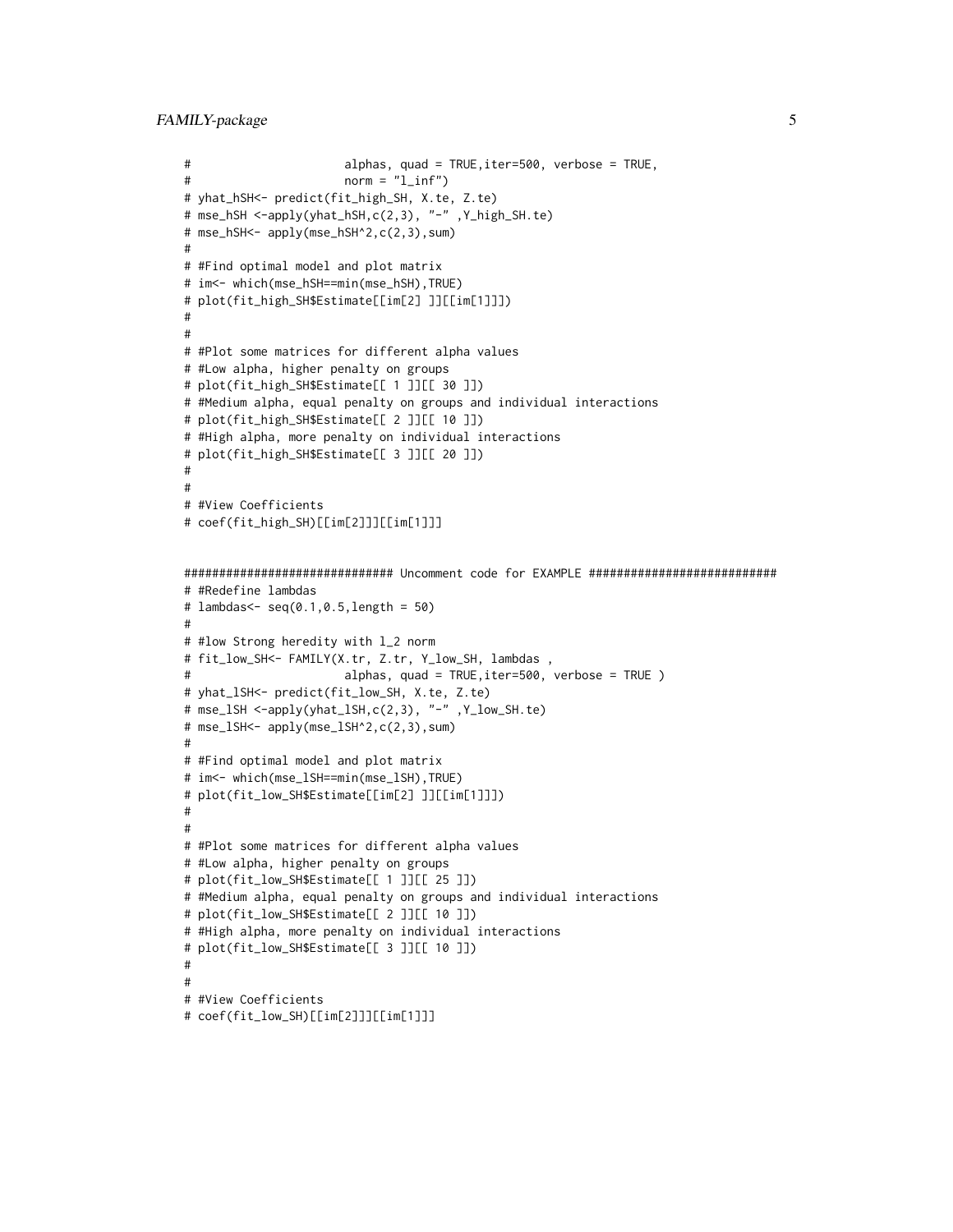```
#Generate data for logistic regression
Yp_high_SH<- as.vector((w.tr)%*%as.vector(B_high_SH))
Yp_high_SH.te<- as.vector((w.te)%*%as.vector(B_high_SH))
Yprobs_high_SH<- 1/(1+exp(-Yp_high_SH))
Yprobs_high_SH.te<- 1/(1+exp(-Yp_high_SH.te))
Yp_high_SH<- rbinom(100, size = 1, prob = Yprobs_high_SH)
Yp_high_SH.te<- rbinom(100, size = 1, prob = Yprobs_high_SH.te)
lambdas<-seq(0.01, 0.15, length = 50)#Fit glm via 1_2 norm
fit_high_SH<- FAMILY(X.tr, Z.tr, Yp_high_SH, lambdas
            alphas, quad = TRUE, iter=500, verbose = TRUE,
            family = "binomial")yhp_hSH<- predict(fit_high_SH, X.te, Z.te)
mse_high_SH <-apply(yhp_hSH,c(2,3), "-",Yp_high_SH.te)
mse_hSH<- apply(mse_high_SH^2,c(2,3),sum)
im<- which(mse_hSH==min(mse_hSH),TRUE)
plot(fit_high_SH$Estimate[[im[2] ]][[im[1]]])
roc( Yp_high_SH.te, yhp_hSH[, im[1], im[2]], plot = TRUE)
#View Coefficients
coef(fit_high_SH)[[im[2]]][[im[1]]]
# #Fit glm via l_infinity norm
# fit_high_SH<- FAMILY(X.tr, Z.tr, Yp_high_SH, lambdas, norm = "l_inf",
\overline{+}alphas, quad = TRUE, iter=500, verbose = TRUE,
              family = "binomial")# yhp_hSH<- predict(fit_high_SH, X.te, Z.te)
# mse_high_SH <-apply(yhp_hSH,c(2,3), "-" ,Yp_high_SH.te)
# mse_hSH<- apply(mse_high_SH^2,c(2,3),sum)
# im<- which(mse_hSH==min(mse_hSH),TRUE)
# plot(fit_high_SH$Estimate[[im[2] ]][[im[1]]])
# roc( Yp_high_SH.te,yhp_hSH[,im[1],im[2]],plot = TRUE)
# #View Coefficients
# coef(fit_high_SH)[[im[2]]][[im[1]]]
```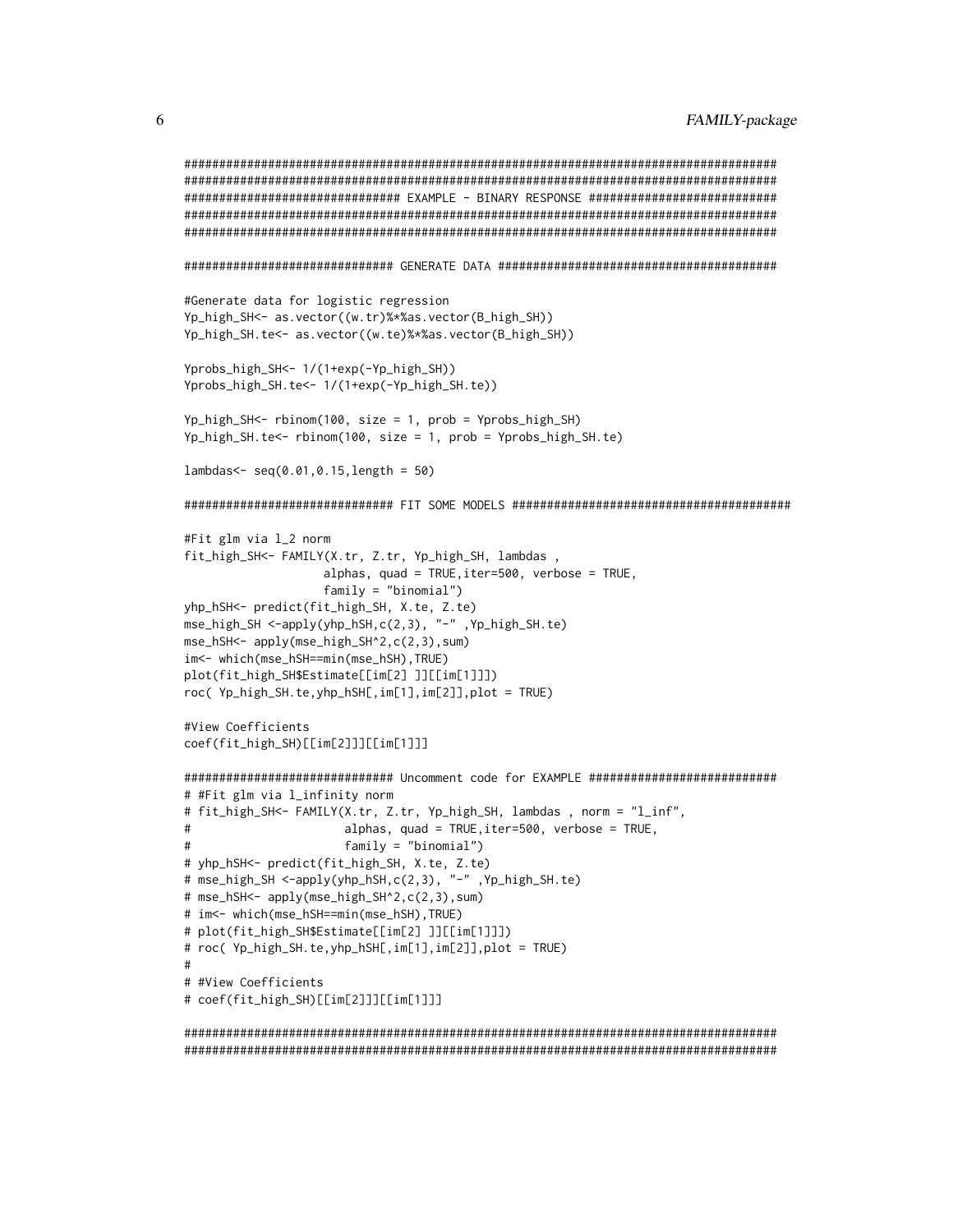#### FAMILY-package

```
# #Redefine Lambdas
# lambdas <- seq(0.01,0.3, length = 50)
## #We consider the case X=Z now
# w.tr < - c()# w.te < -c()# X1 \leftarrow \text{cbind}(1, X \cdot \text{tr})# X2 < - cbind(1, X.te)
## for(i in 1:11){
# for(j in 1:11){
    w.tr<- cbind(w.tr,X1[,j]*X1[,i])
##w.te<- cbind(w.te, X2[,j]*X2[,i])
#\rightarrow# \}## B <- matrix(0, \text{ncol} = 11, \text{nrow} = 11)# rownames(B)<- c("inter", paste("X",1:(nrow(B)-1),sep = ""))<br># colnames(B)<- c("inter", paste("X",1:(ncol(B)-1),sep = ""))
### B_high_SH<- B
# B_high_SH[1:6,1:6] <- 1
# #We exclude quadratic terms in this example
# diag(B_high_SH)[-1]<-0
# #View true coefficient matrix
# pheatmap(as.matrix(B_high_SH), scale="none",
         cluster_rows=FALSE, cluster_cols=FALSE)
### #With high Strong heredity: all possible interactions
# Y_high_SH <- as.vector(w.tr%*%as.vector(B_high_SH))+rnorm(100)
# Y_high_SH.te <- as.vector(w.te%*%as.vector(B_high_SH))+rnorm(100)
### #high Strong heredity with 1_2 norm
# fit_high_SH<- FAMILY(X.tr, X.tr, Y_high_SH, lambdas,
                  alphas, quad = FALSE, iter=500, verbose = TRUE)
## yhat_hSH<- predict(fit_high_SH, X.te, X.te)
# mse_hSH <-apply(yhat_hSH,c(2,3), "-",Y_high_SH.te)
# mse_hSH<- apply(mse_hSH^2,c(2,3),sum)
## #Find optimal model and plot matrix
# im<- which(mse_hSH==min(mse_hSH),TRUE)
# plot(fit_high_SH$Estimate[[im[2] ]][[im[1]]])
#\#
```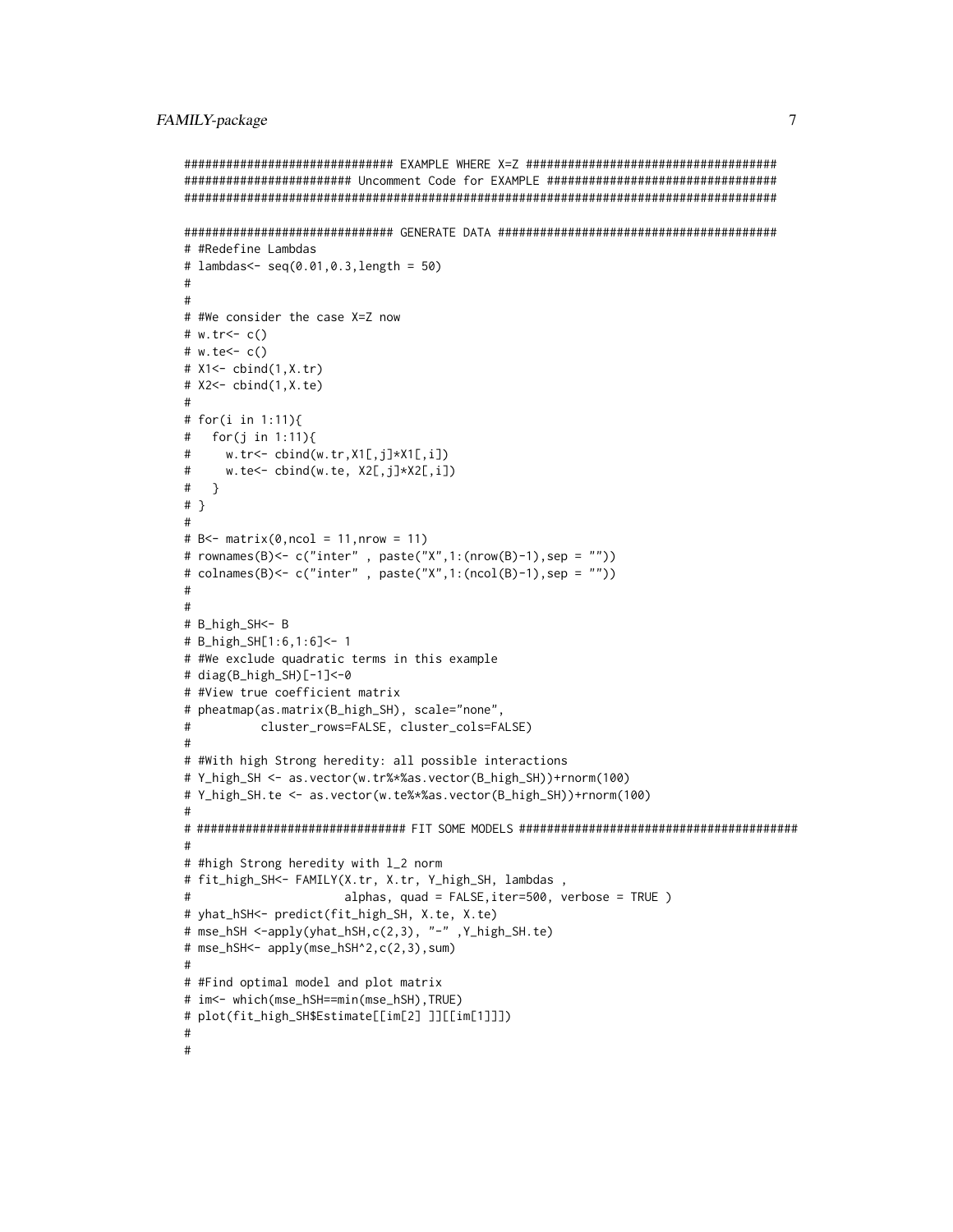```
# #Plot some matrices for different alpha values
# #Low alpha, higher penalty on groups
# plot(fit_high_SH$Estimate[[ 1 ]][[ 50 ]])
# #Medium alpha, equal penalty on groups and individual interactions
# plot(fit_high_SH$Estimate[[ 2 ]][[ 50 ]])
# #High alpha, more penalty on individual interactions
# plot(fit_high_SH$Estimate[[ 3 ]][[ 50 ]])
#
#
# #View Coefficients
# coef(fit_high_SH,XequalZ = TRUE)[[im[2]]][[im[1]]]
```
<span id="page-7-1"></span>coef.FAMILY *coef.FAMILY*

#### Description

Similar to R's generic coef function which extracts the coefficients from the model for each value of alpha and lambda.

#### Usage

```
## S3 method for class 'FAMILY'
coef(object, XequalZ = FALSE, Bias.corr = FALSE, ...)
```
#### Arguments

| object    | The fitted object from the output of the main function <b>FAMILY</b> .                           |
|-----------|--------------------------------------------------------------------------------------------------|
| XequalZ   | A logical variable indicating if $X = Z$ .                                                       |
| Bias.corr | A logical variable indicating if we wish to re-fit the selected variables using glm<br>or $1m$ . |
| $\cdots$  | Extra arguments for the generic S3 coef function                                                 |

#### Value

The function returns a list of dimensions length(alphas)\*length(lambdas) where each element is a list with the following components:

| The estimated coefficient for the intercept of the model.                                                                                                                                                                                   |
|---------------------------------------------------------------------------------------------------------------------------------------------------------------------------------------------------------------------------------------------|
| mains, mainsX, mainsZ                                                                                                                                                                                                                       |
| A matrix with two columns which show the selected non-zero coefficients in the<br>model and the estimated coefficient. When $X$ equalsZ == TRUE the function<br>only returns the matrix mains and it returns mains X and mains Z otherwise. |
| The matrix showing the estimated non-zero interaction terms with correspond-<br>ing coefficient estimates.                                                                                                                                  |
| The alpha value used for the particular fitted model                                                                                                                                                                                        |
| The lambda value used for the particular fitted model                                                                                                                                                                                       |
|                                                                                                                                                                                                                                             |

<span id="page-7-0"></span>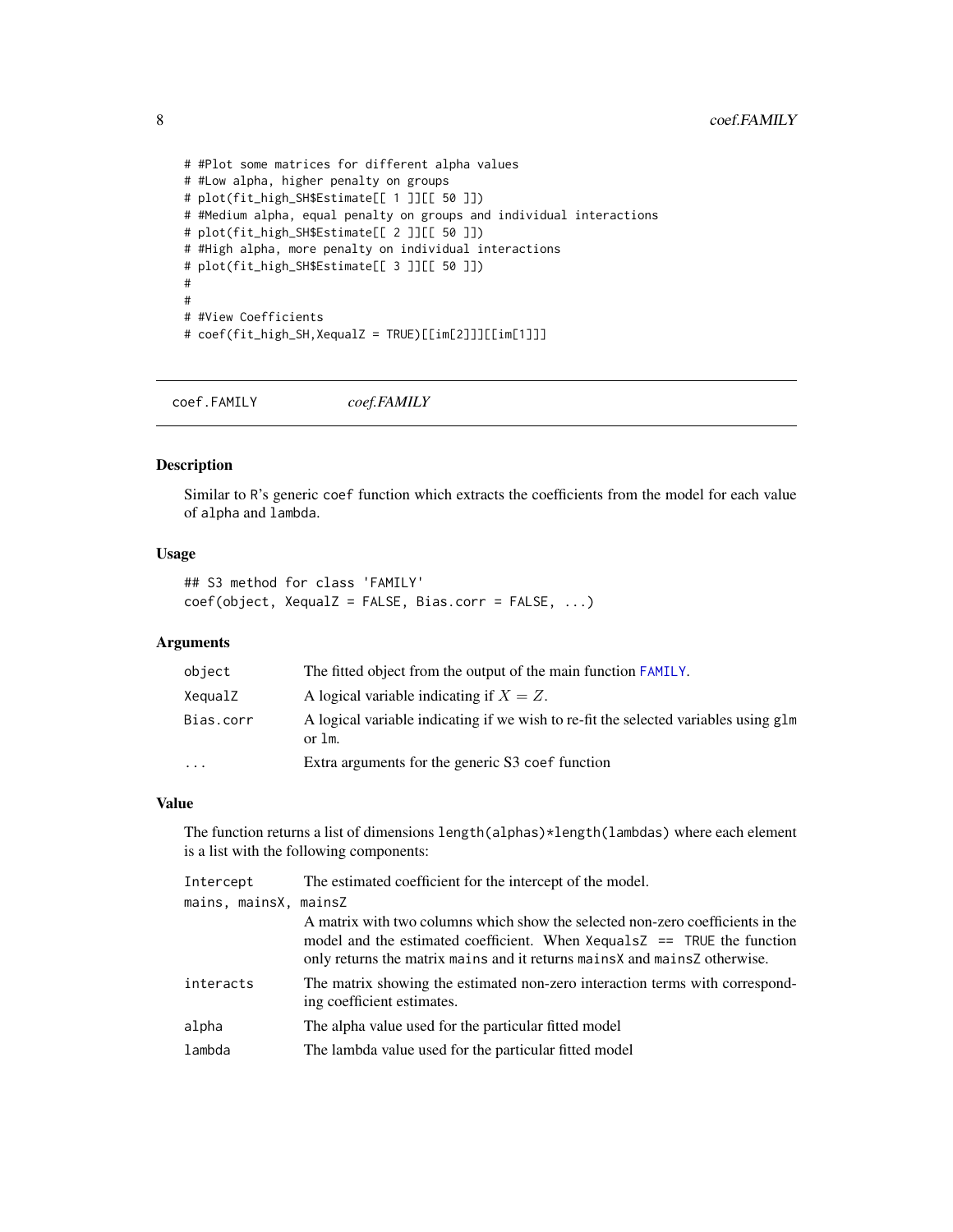#### <span id="page-8-0"></span>coef.FAMILY

#### Author(s)

**Asad Haris** 

#### **References**

Haris, Witten and Simon (2014). Convex Modeling of Interactions with Strong Heredity. Available on ArXiv at http://arxiv.org/abs/1410.3517

#### **See Also**

**FAMILY** 

#### **Examples**

```
library(FAMILY)
library(pROC)
library(pheatmap)
```

```
#Generate training set of covariates X and Z
set.seed(1)
X. tr < - matrix(rnorm(10*100), ncol = 10, nrow = 100)
Z. tr < - matrix(rnorm(15*100), ncol = 15, nrow = 100)
```

```
#Generate test set of covariates X and Z
X.te < - matrix(rnorm(10*100), ncol = 10, nrow = 100)
Z.te<- matrix(rnorm(15*100), ncol = 15, nrow = 100)
```

```
#Scale appropiately
meanX <- apply(X.tr, 2, mean)
meanY<- apply(Z.tr, 2, mean)
```

```
X. tr < - scale(X. tr, scale = FALSE)Z. tr < - scale(Z.tr, scale = FALSE)X.te<-scale(X.te,center = meanX, scale = FALSE)Z.te<-scale(Z.te,center = meanY, scale = FALSE)
```

```
#Generate full matrix of Covariates
w.tr<-c()w.te<-c()X1 \leftarrow \text{cbind}(1, X \cdot \text{tr})Z1<-cbind(1,Z,tr)X2 \leftarrow \text{cbind}(1, X.te)Z2<- cbind(1,Z.te)
```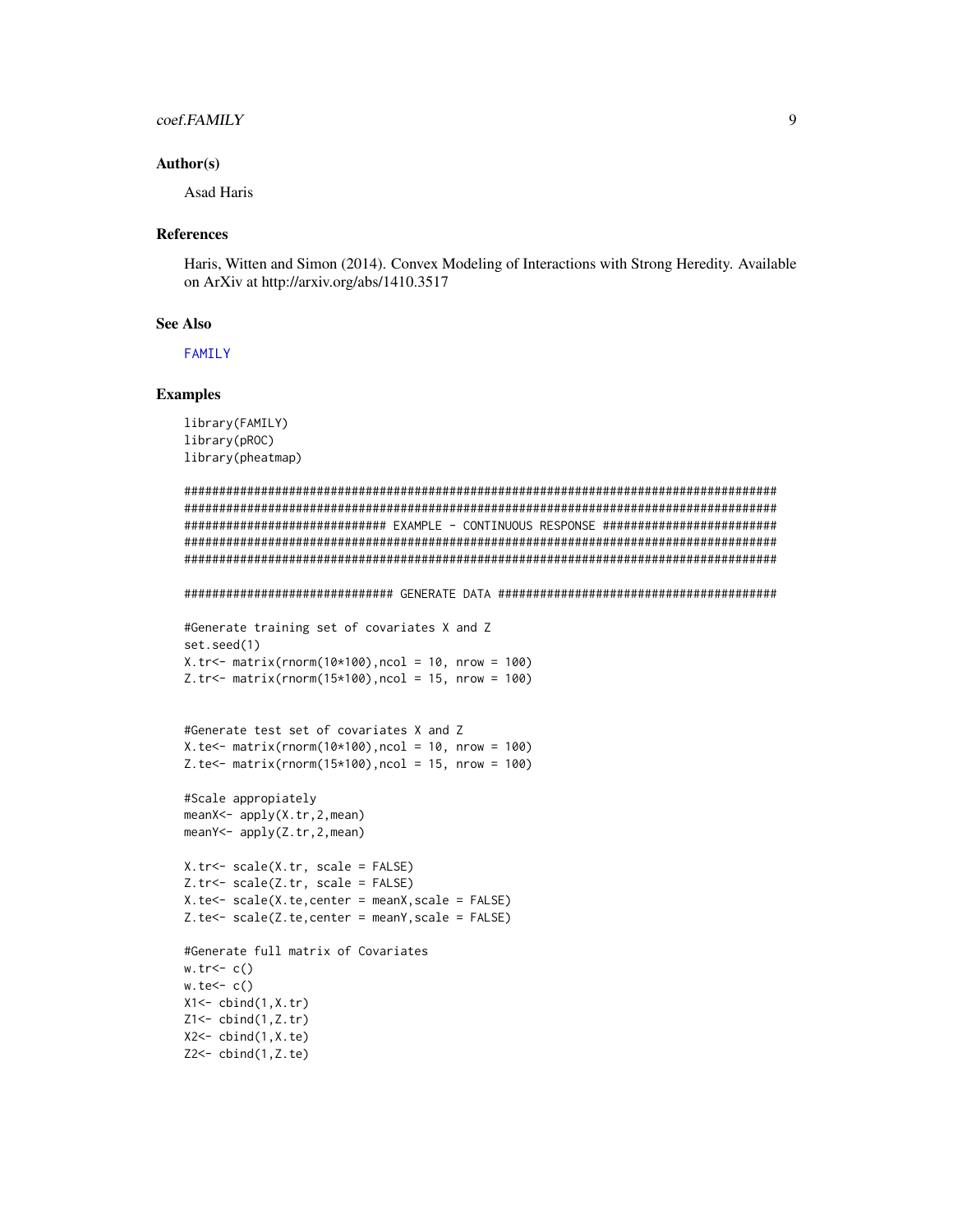```
for(i in 1:16){
 for(j in 1:11){
   w.tr<- cbind(w.tr,X1[,j]*Z1[,i])
   w.te<- cbind(w.te, X2[,j]*Z2[,i])
 }
}
#Generate response variables with signal from
#First 5 X features and 5 Z features.
#We construct the coefficient matrix B.
#B[1,1] contains the intercept
#B[-1,1] contains the main effects for X.
# For instance, B[2,1] is the main effect for the first feature in X.
#B[1,-1] contains the main effects for Z.
# For instance, B[1,10] is the coefficient for the 10th feature in Z.
#B[i+1,j+1] is the coefficient of X_i Z_j
B - matrix(0, ncol = 16, nrow = 11)
rownames(B)<- c("inter" , paste("X",1:(nrow(B)-1),sep = ""))
colnames(B)<- c("inter" , paste("Z",1:(ncol(B)-1),sep = ""))
# First, we simulate data as follows:
# The first five features in X, and the first five features in Z, are non-zero.
# And given the non-zero main effects, all possible interactions are involved.
# We call this "high strong heredity"
B_high_SH<- B
B_high_SH[1:6,1:6]<- 1
#View true coefficient matrix
pheatmap(as.matrix(B_high_SH), scale="none",
         cluster_rows=FALSE, cluster_cols=FALSE)
Y_high_SH <- as.vector(w.tr%*%as.vector(B_high_SH))+rnorm(100,sd = 2)
Y_high_SH.te <- as.vector(w.te%*%as.vector(B_high_SH))+rnorm(100,sd = 2)
# Now a new setting:
# Again, the first five features in X, and the first five features in Z, are involved.
# But this time, only a subset of the possible interactions are involved.
# Strong heredity is still maintained.
# We call this "low strong heredity"
B_low_SH<- B_high_SH
B_low_SH[2:6,2:6]<-0
B_low_SH[3:4,3:5]<- 1
#View true coefficient matrix
pheatmap(as.matrix(B_low_SH), scale="none",
         cluster_rows=FALSE, cluster_cols=FALSE)
Y_low_SH <- as.vector(w.tr%*%as.vector(B_low_SH))+rnorm(100,sd = 1.5)
Y_low_SH.te <- as.vector(w.te%*%as.vector(B_low_SH))+rnorm(100,sd = 1.5)
```
#### ############################## FIT SOME MODELS ########################################

#Define alphas and lambdas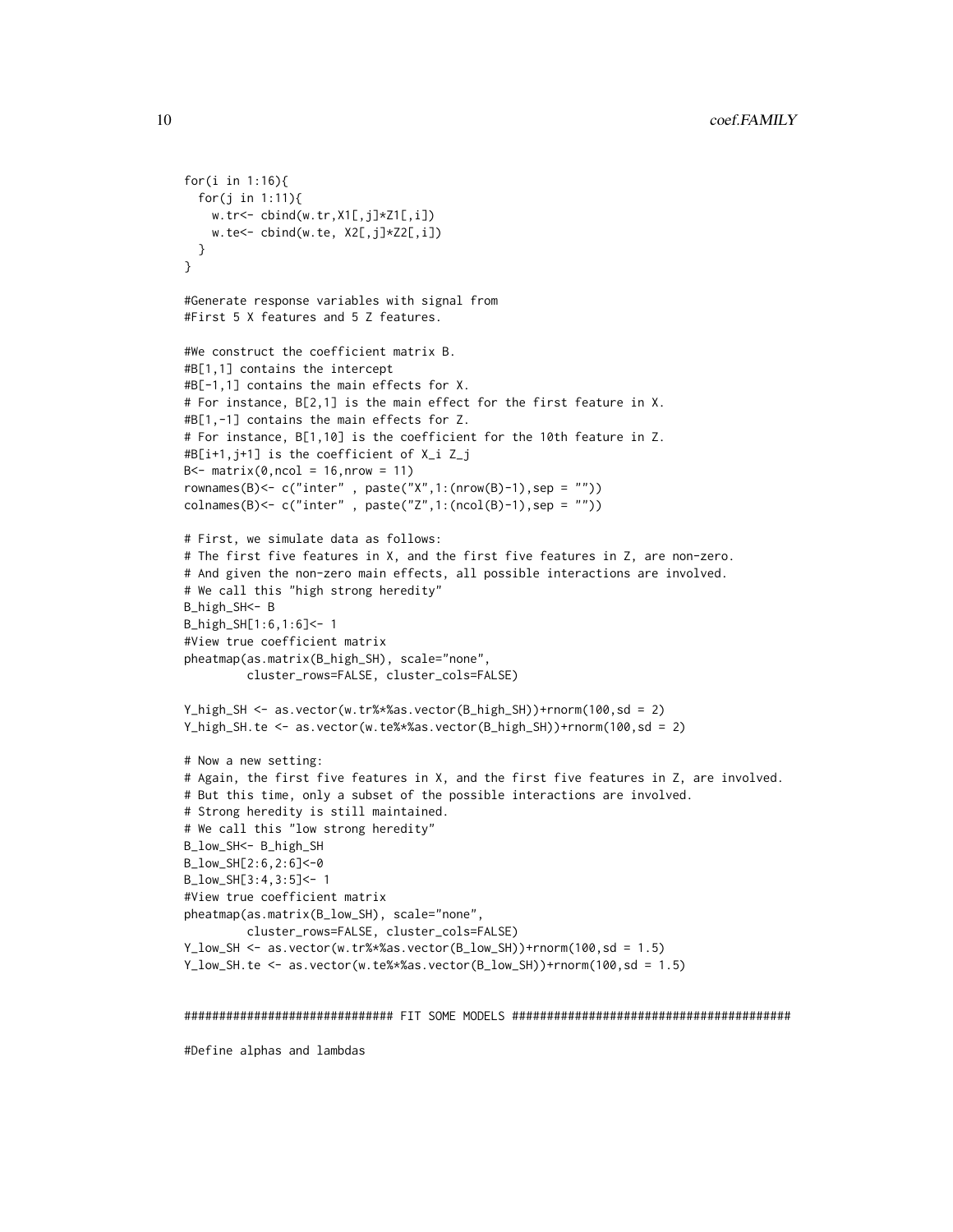#### coef.FAMILY 11

```
#Define 3 different alpha values
#Low alpha values penalize groups more
#High alpha values penalize individual Interactions more
alphas<- c(0.01,0.5,0.99)
lambdas <- seq(0.1, 1, length = 50)#high Strong heredity with l2 norm
fit_high_SH<- FAMILY(X.tr, Z.tr, Y_high_SH, lambdas ,
                     alphas, quad = TRUE,iter=500, verbose = TRUE )
yhat_hSH<- predict(fit_high_SH, X.te, Z.te)
mse_hSH <-apply(yhat_hSH,c(2,3), "-" ,Y_high_SH.te)
mse_hSH<- apply(mse_hSH^2,c(2,3),sum)
#Find optimal model and plot matrix
im<- which(mse_hSH==min(mse_hSH),TRUE)
plot(fit_high_SH$Estimate[[im[2] ]][[im[1]]])
#Plot some matrices for different alpha values
#Low alpha, higher penalty on groups
plot(fit_high_SH$Estimate[[ 1 ]][[ 25 ]])
#Medium alpha, equal penalty on groups and individual interactions
plot(fit_high_SH$Estimate[[ 2 ]][[ 25 ]])
#High alpha, more penalty on individual interactions
plot(fit_high_SH$Estimate[[ 3 ]][[ 40 ]])
#View Coefficients
coef(fit_high_SH)[[im[2]]][[im[1]]]
############################## Uncomment code for EXAMPLE ###########################
# #high Strong heredity with l_infinity norm norm
# fit_high_SH<- FAMILY(X.tr, Z.tr, Y_high_SH, lambdas ,
# alphas, quad = TRUE,iter=500, verbose = TRUE,
                       norm = "l_info")# yhat_hSH<- predict(fit_high_SH, X.te, Z.te)
# mse_hSH <-apply(yhat_hSH,c(2,3), "-" ,Y_high_SH.te)
# mse_hSH<- apply(mse_hSH^2,c(2,3),sum)
#
# #Find optimal model and plot matrix
# im<- which(mse_hSH==min(mse_hSH),TRUE)
# plot(fit_high_SH$Estimate[[im[2] ]][[im[1]]])
#
#
# #Plot some matrices for different alpha values
# #Low alpha, higher penalty on groups
# plot(fit_high_SH$Estimate[[ 1 ]][[ 30 ]])
# #Medium alpha, equal penalty on groups and individual interactions
# plot(fit_high_SH$Estimate[[ 2 ]][[ 10 ]])
# #High alpha, more penalty on individual interactions
# plot(fit_high_SH$Estimate[[ 3 ]][[ 20 ]])
#
#
```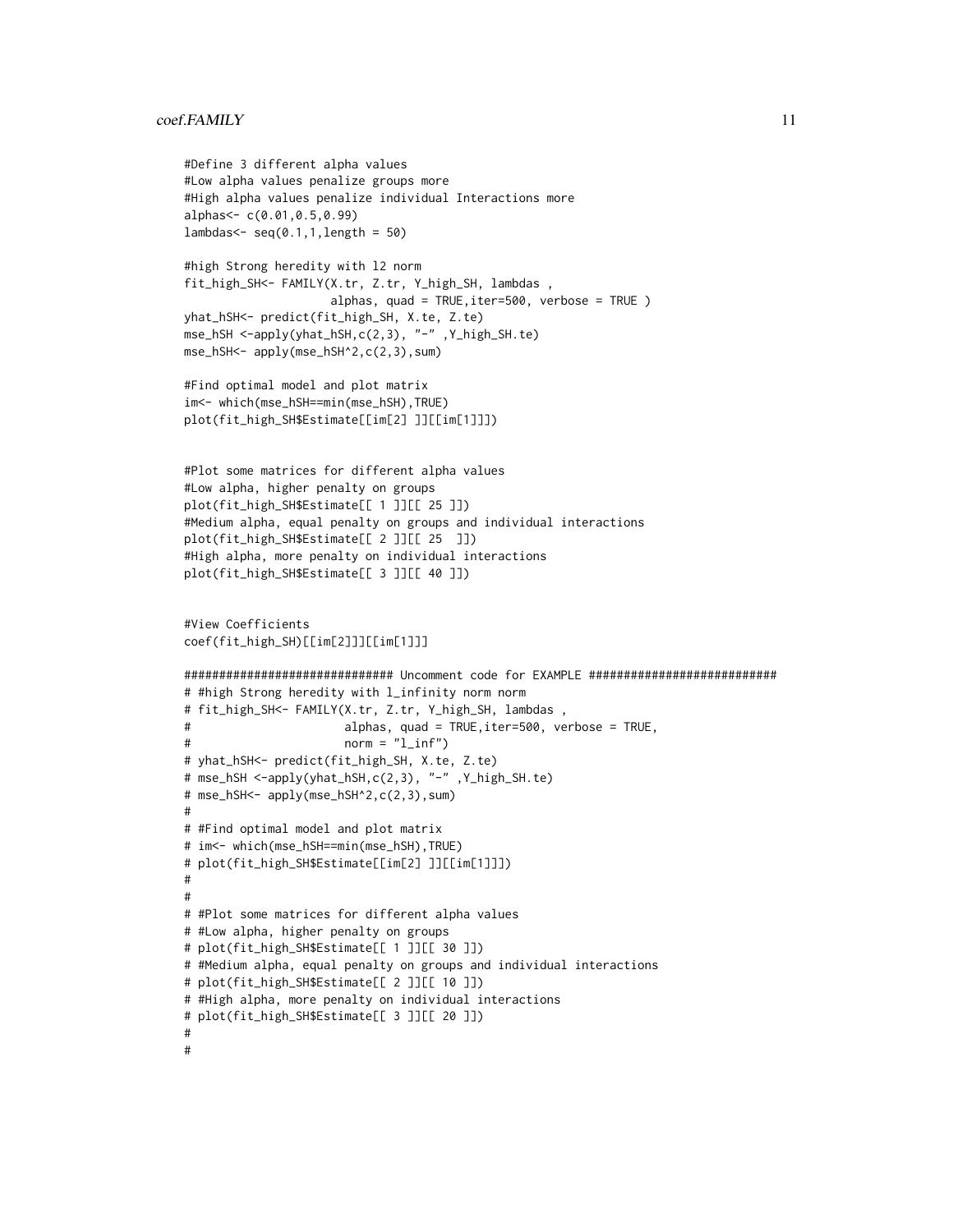```
# coef(fit_high_SH)[[im[2]]][[im[1]]]
############################## Uncomment code for EXAMPLE ###########################
# #Redefine lambdas
# lambdas<- seq(0.1,0.5,length = 50)
#
# #low Strong heredity with l_2 norm
# fit_low_SH<- FAMILY(X.tr, Z.tr, Y_low_SH, lambdas ,
                       alphas, quad = TRUE, iter=500, verbose = TRUE )
# yhat_lSH<- predict(fit_low_SH, X.te, Z.te)
# mse_lSH <-apply(yhat_lSH,c(2,3), "-" ,Y_low_SH.te)
# mse_lSH<- apply(mse_lSH^2,c(2,3),sum)
#
# #Find optimal model and plot matrix
# im<- which(mse_lSH==min(mse_lSH),TRUE)
# plot(fit_low_SH$Estimate[[im[2] ]][[im[1]]])
#
#
# #Plot some matrices for different alpha values
# #Low alpha, higher penalty on groups
# plot(fit_low_SH$Estimate[[ 1 ]][[ 25 ]])
# #Medium alpha, equal penalty on groups and individual interactions
# plot(fit_low_SH$Estimate[[ 2 ]][[ 10 ]])
# #High alpha, more penalty on individual interactions
# plot(fit_low_SH$Estimate[[ 3 ]][[ 10 ]])
#
#
# #View Coefficients
# coef(fit_low_SH)[[im[2]]][[im[1]]]
#####################################################################################
#####################################################################################
############################### EXAMPLE - BINARY RESPONSE ###########################
#####################################################################################
#####################################################################################
############################## GENERATE DATA ########################################
#Generate data for logistic regression
Yp_high_SH<- as.vector((w.tr)%*%as.vector(B_high_SH))
Yp_high_SH.te<- as.vector((w.te)%*%as.vector(B_high_SH))
Yprobs_high_SH<- 1/(1+exp(-Yp_high_SH))
Yprobs_high_SH.te<- 1/(1+exp(-Yp_high_SH.te))
Yp_high_SH<- rbinom(100, size = 1, prob = Yprobs_high_SH)
Yp_high_SH.te<- rbinom(100, size = 1, prob = Yprobs_high_SH.te)
lambdas<- seq(0.01,0.15,length = 50)
```
# #View Coefficients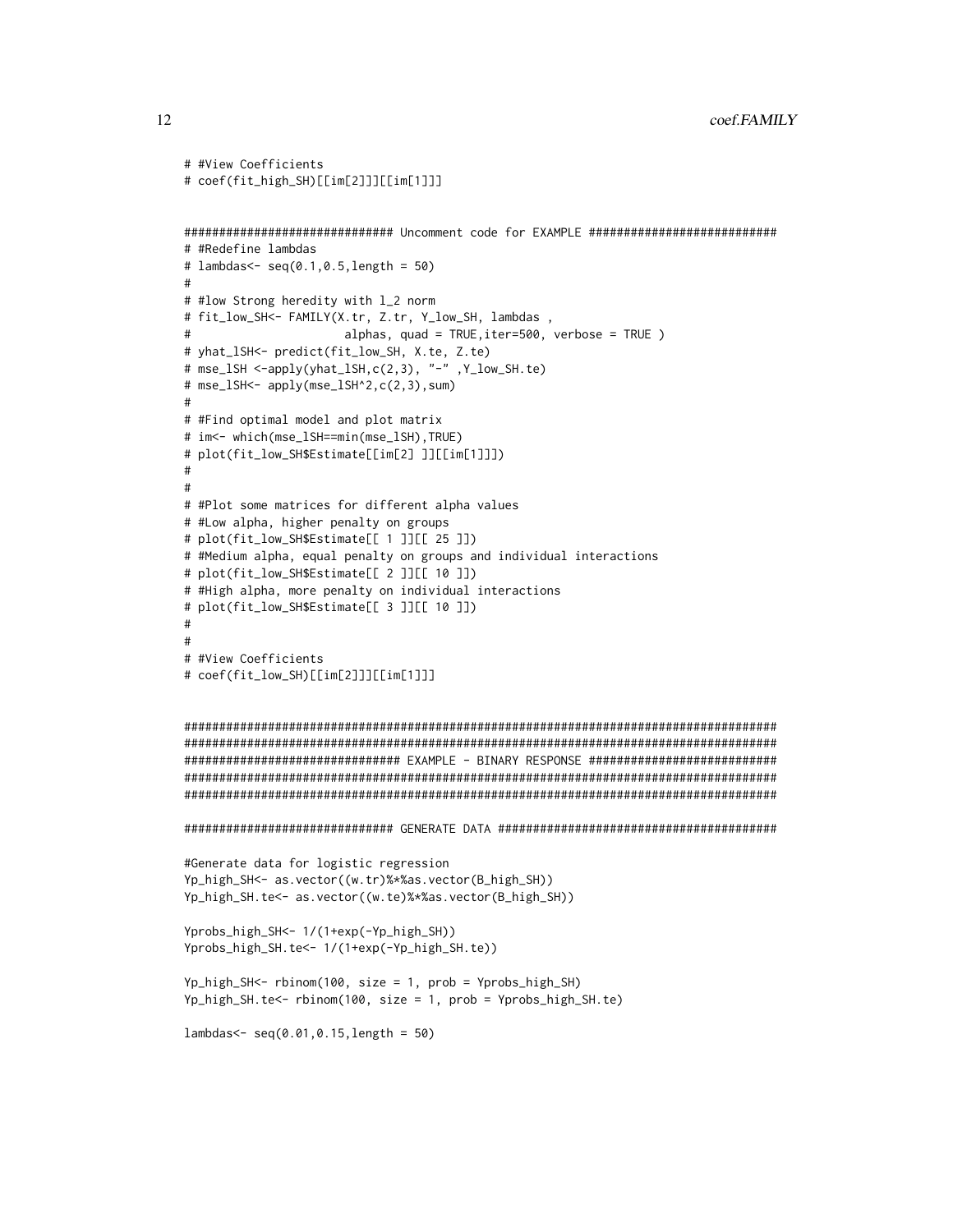```
#Fit glm via 1_2 norm
fit_high_SH<- FAMILY(X.tr, Z.tr, Yp_high_SH, lambdas,
             alphas, quad = TRUE, iter=500, verbose = TRUE,
             family = "binomial")yhp_hSH<- predict(fit_high_SH, X.te, Z.te)
mse_high_SH <-apply(yhp_hSH,c(2,3), "-",Yp_high_SH.te)
mse_hSH<- apply(mse_high_SH^2,c(2,3),sum)
im<- which(mse_hSH==min(mse_hSH),TRUE)
plot(fit_high_SH$Estimate[[im[2] ]][[im[1]]])
roc( Yp_high_SH.te, yhp_hSH[, im[1], im[2]], plot = TRUE)
#View Coefficients
coef(fit_high_SH)[[im[2]]][[im[1]]]
# #Fit glm via l_infinity norm
# fit_high_SH<- FAMILY(X.tr, Z.tr, Yp_high_SH, lambdas, norm = "l_inf",
#alphas, quad = TRUE, iter=500, verbose = TRUE,
               family = "binomial")## yhp_hSH<- predict(fit_high_SH, X.te, Z.te)
# mse_high_SH <-apply(yhp_hSH,c(2,3), "-" ,Yp_high_SH.te)
# mse_hSH<- apply(mse_high_SH^2,c(2,3),sum)
# im<- which(mse_hSH==min(mse_hSH),TRUE)
# plot(fit_high_SH$Estimate[[im[2] ]][[im[1]]])
# roc( Yp_high_SH.te,yhp_hSH[,im[1],im[2]],plot = TRUE)
# #View Coefficients
# coef(fit_high_SH)[[im[2]]][[im[1]]]
# #Redefine Lambdas
# lambdas <- seq(0.01,0.3, length = 50)
### #We consider the case X=Z now
# w.tr <- c()
# w.te<-c()# X1 \leftarrow \text{cbind}(1, X \cdot \text{tr})# X2 < - cbind(1, X.te)
# for(i in 1:11){
# for(j in 1:11){
   w.tr<- cbind(w.tr,X1[,j]*X1[,i])
#\#w.te < - cbind(w.te, X2[,j]*X2[,i])
  \rightarrow#
```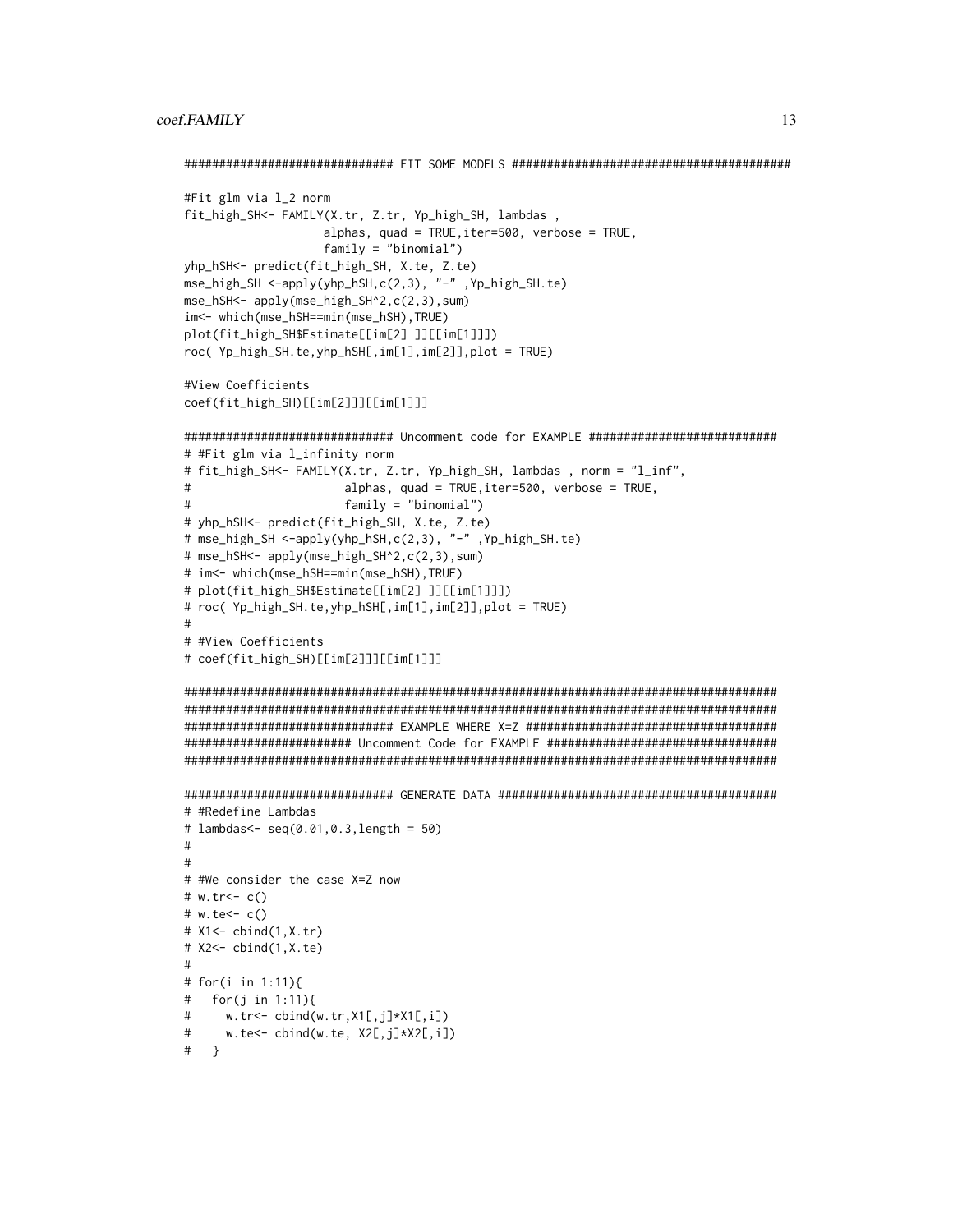```
# \}## B <- matrix(0, ncol = 11, nrow = 11)# rownames(B)<- c("inter", paste("X",1:(nrow(B)-1),sep = ""))
# colnames(B)<- c("inter", paste("X",1:(ncol(B)-1),sep = ""))
\pm## B_high_SH<- B
# B_high_SH[1:6,1:6] <- 1
# #We exclude quadratic terms in this example
# diag(B_high_SH)[-1]<-0
# #View true coefficient matrix
# pheatmap(as.matrix(B_high_SH), scale="none",
          cluster_rows=FALSE, cluster_cols=FALSE)
### #With high Strong heredity: all possible interactions
# Y_high_SH <- as.vector(w.tr%*%as.vector(B_high_SH))+rnorm(100)
# Y_high_SH.te <- as.vector(w.te%*%as.vector(B_high_SH))+rnorm(100)
### #high Strong heredity with 1_2 norm
# fit_high_SH<- FAMILY(X.tr, X.tr, Y_high_SH, lambdas,
                     alphas, quad = FALSE, iter=500, verbose = TRUE)
## yhat_hSH<- predict(fit_high_SH, X.te, X.te)
# mse_hSH <-apply(yhat_hSH,c(2,3), "-" ,Y_high_SH.te)
# mse_hSH<- apply(mse_hSH^2,c(2,3),sum)
## #Find optimal model and plot matrix
# im<- which(mse_hSH==min(mse_hSH),TRUE)
# plot(fit_high_SH$Estimate[[im[2] ]][[im[1]]])
\pm## #Plot some matrices for different alpha values
# #Low alpha, higher penalty on groups
# plot(fit_high_SH$Estimate[[ 1 ]][[ 50 ]])
# #Medium alpha, equal penalty on groups and individual interactions
# plot(fit_high_SH$Estimate[[ 2 ]][[ 50 ]])
# #High alpha, more penalty on individual interactions
# plot(fit_high_SH$Estimate[[ 3 ]][[ 50 ]])
#\## #View Coefficients
# coef(fit_high_SH, XequalZ = TRUE)[[im[2]]][[im[1]]]
```
<span id="page-13-1"></span>Framework for Modeling Interactions with Strong Heredity

<span id="page-13-0"></span> $14$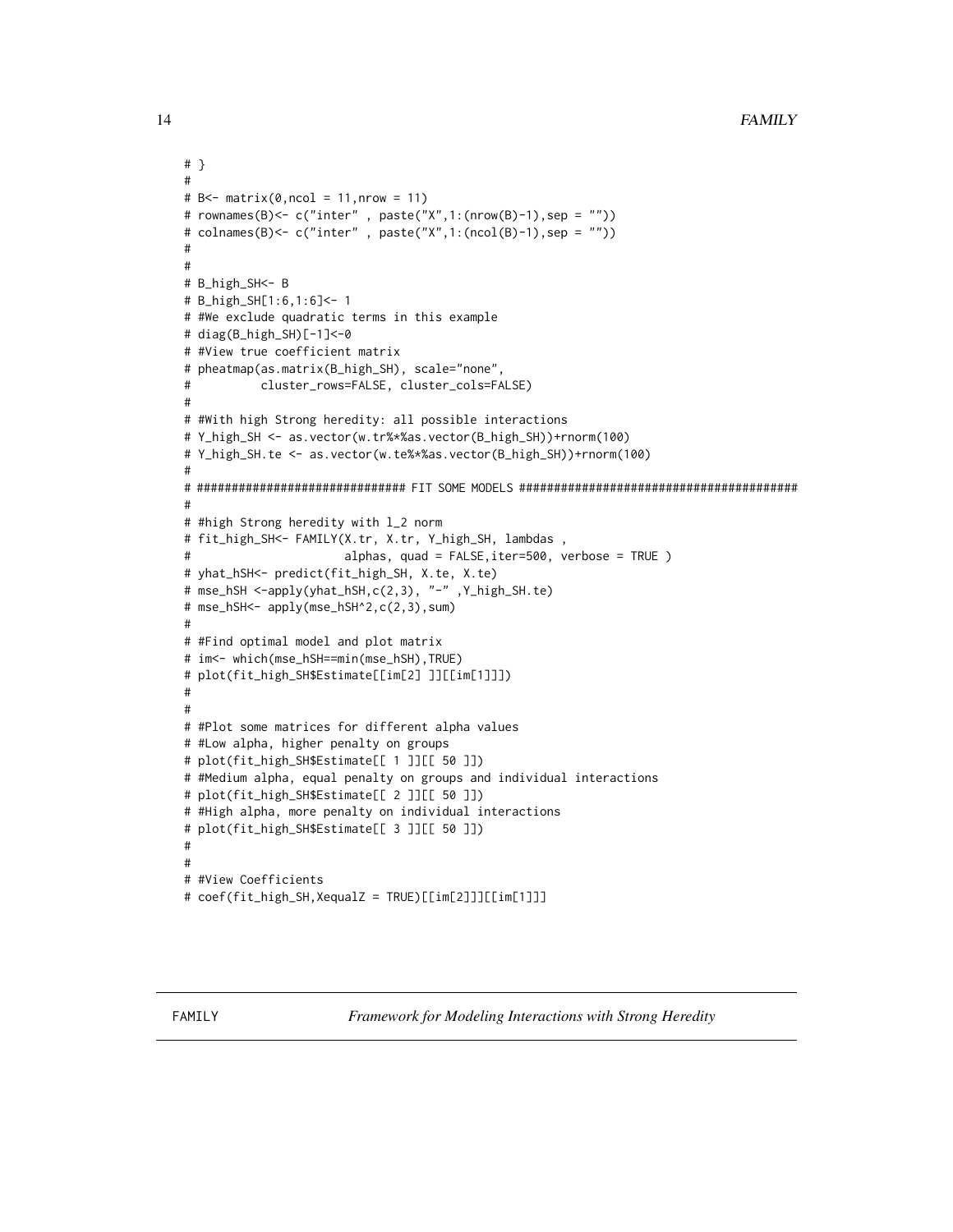#### FAMILY  $\blacksquare$  15

#### Description

This function runs the main algorithm presented in Haris, Witten and Simon (2014) for fitting an interaction model with strong heredity.

#### Usage

```
FAMILY(X, Z, Y, lambdas , alphas, family = c("gaussian","binomial"),
   rho = 1, B = NULL, norm = "12", quad = TRUE, iter=500,
   e.abs = 1e-3, e.rel = 1e-3,
   maxiter.B = 50, tol.B = 1e-04, verbose = FALSE)
```
#### Arguments

| Χ         | A $n \times p_1$ -matrix of covariates X.                                                                                                                                                                                                                                |
|-----------|--------------------------------------------------------------------------------------------------------------------------------------------------------------------------------------------------------------------------------------------------------------------------|
| Z         | A $n \times p_2$ -matrix of covariates Z. The number of rows of this matrix must coincide<br>with that of $X$ . For most cases we have $X = Z$ .                                                                                                                         |
| Υ         | The response vector of length $n$ . This has to be a numeric vector. For the case<br>of logistic regression the response variable must be a binary vector.                                                                                                               |
| lambdas   | The vector of different penalty parameters $\lambda$ for which we wish to evaluate the<br>function. For details see Haris, Witten and Simon (2014).                                                                                                                      |
| alphas    | The second tuning parameter to control the magnitude of penalties on groups Of<br>variables versus individual interaction terms. The values of this vector must be<br>in the interval [0, 1]. The output will fit the model for a grid of $\alpha$ and $\lambda$ values. |
| family    | A character string specifying the type of model to fit. "gaussian" for model-<br>ing continuous variables via linear regression (default), "binomial" for logistic<br>regression.                                                                                        |
| rho       | The starting value of $\rho > 0$ , the augmented Lagrangian parameter.                                                                                                                                                                                                   |
| B         | Initial $(p_1 + 1) \times (p_2 + 1)$ matrix of coefficients, B. B[1,1] is the intercept,<br>B[1,-1] and B[-1,1] are the main effects of Z and X, respectively, and B[j+1, k+1]<br>is the coefficient of the interaction term $X_i Z_k$ .                                 |
| norm      | The penalty to use for the rows and columns of matrix B. The two possible<br>parameters are "12" and "1_inf" for the gorup lasso and the infinity norm.                                                                                                                  |
| quad      | A logical variable indicating if we wish to include quadratic terms when X=Z.                                                                                                                                                                                            |
| iter      | The maximum number of iterations for the ADMM algorithm.                                                                                                                                                                                                                 |
| e.abs     | An absolute tolerance for convergence.                                                                                                                                                                                                                                   |
| e.rel     | A relative tolerance for convergence. These are used to find a stopping criterion<br>for the ADMM as done in Section 3.3.1 of Boyd, Stephen, et al. 2011                                                                                                                 |
| maxiter.B | The maximum number of iterations for updating B via the iterative algorithm for<br>logistic regression.                                                                                                                                                                  |
| tol.B     | The absolute tolerance for the convergence of B for each iteration of the ADMM<br>algorithm in the case of logistic regression.                                                                                                                                          |
| verbose   | Logical variable which indicates if extra statements should be printed showing<br>progress of the algorithm.                                                                                                                                                             |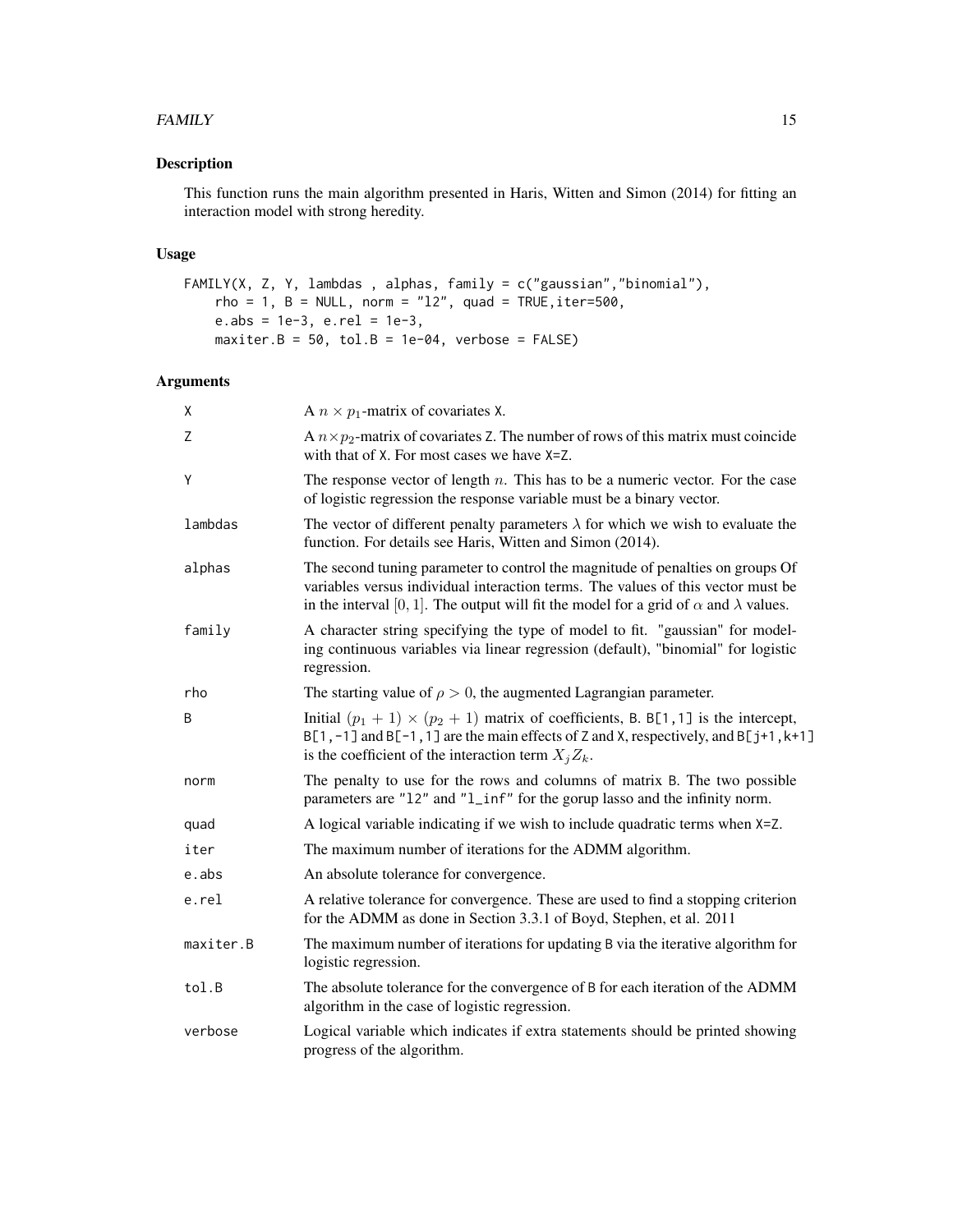#### <span id="page-15-0"></span>Details

This function fits a regression model based with pair-wise interaction terms by solving the optimization problem (33)(linear regression) or (35)(logistic regression) in Haris, Witten and Simon (2014). The optimization problem is solved via an ADMM algorithm.

#### Value

The function returns a list where the first component, Estimate, is a list of dimensions length(alphas)\*length(lambdas) where \$Estimate[[\$alpha[a]]][[\$lambda[1]]] is an object with components

| finB       | The estimated coefficient matrix $\ddot{B}$ obtained by the ADMM algorithm for mini-<br>mizing the above objective function.                                                                                                                                                                                      |
|------------|-------------------------------------------------------------------------------------------------------------------------------------------------------------------------------------------------------------------------------------------------------------------------------------------------------------------|
| B, D, E, F | The matrices used in intermediate steps of the ADMM algorithm. We note<br>that numerically all these matrices converge to finB. These matrices are pri-<br>marily used internally within the function. For details regarding these matri-<br>ces/notation, we refer the reader to Haris, Witten and Simon (2014). |
| glist      | A list of final estimates for the dual variable of the ADMM algorithm                                                                                                                                                                                                                                             |
| rho        | The last value of the augmented Lagrangian parameter $\rho$ used for the ADMM.                                                                                                                                                                                                                                    |
| conv       | A logical variable stating if the algorithm converged within the maximum num-<br>ber of iterations                                                                                                                                                                                                                |
| iter       | The number of iterations for which our algorithm ran. If the algorithm did not<br>converge this will just be equal to the input parameter i ter.                                                                                                                                                                  |

The function also returns the training data used to fit the model and the path of penalty parameters for which we estimated the model.

#### References

Haris, Witten and Simon (2014). Convex Modeling of Interactions with Strong Heredity. Available on ArXiv at http://arxiv.org/abs/1410.3517.

Boyd, Stephen, et al. "Distributed optimization and statistical learning via the alternating direction method of multipliers." Foundations and Trends? in Machine Learning 3.1 (2011): 1-122.

#### See Also

[coef.FAMILY](#page-7-1), [predict.FAMILY](#page-21-1)

#### Examples

```
library(FAMILY)
library(pROC)
library(pheatmap)
```
##################################################################################### ##################################################################################### ############################# EXAMPLE - CONTINUOUS RESPONSE ######################### ##################################################################################### #####################################################################################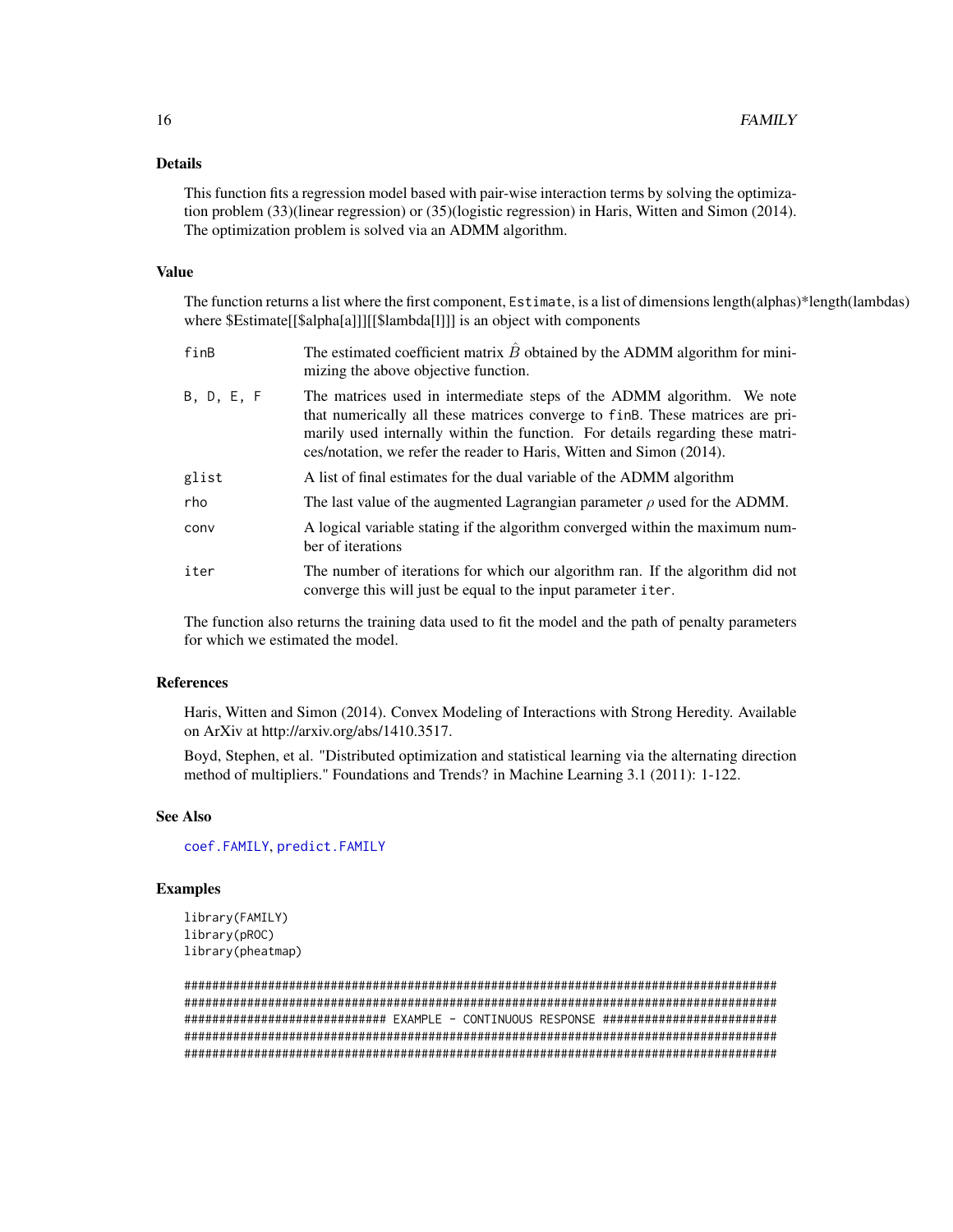#### FAMILY  $\qquad \qquad$  17

```
#Generate training set of covariates X and Z
set.seed(1)
X.tr<- matrix(rnorm(10*100),ncol = 10, nrow = 100)
Z.tr<- matrix(rnorm(15*100),ncol = 15, nrow = 100)
#Generate test set of covariates X and Z
X.te < - matrix(rnorm(10*100), ncol = 10, nrow = 100)
Z.te < - matrix(rnorm(15*100), ncol = 15, nrow = 100)
#Scale appropiately
meanX<- apply(X.tr,2,mean)
meanY<- apply(Z.tr,2,mean)
X.tr<- scale(X.tr, scale = FALSE)
Z.tr<- scale(Z.tr, scale = FALSE)
X.te<- scale(X.te,center = meanX,scale = FALSE)
Z.te<- scale(Z.te,center = meanY,scale = FALSE)
#Generate full matrix of Covariates
w.tr < - c()w.te<-c()X1 \leftarrow \text{cbind}(1, X \cdot \text{tr})Z1 \leftarrow \text{cbind}(1, Z. \text{tr})X2 \leftarrow \text{cbind}(1, X.te)Z2<- cbind(1,Z.te)
for(i in 1:16){
  for(j in 1:11){
    w.tr<- cbind(w.tr,X1[,j]*Z1[,i])
    w.te<- cbind(w.te, X2[,j]*Z2[,i])
 }
}
#Generate response variables with signal from
#First 5 X features and 5 Z features.
#We construct the coefficient matrix B.
#B[1,1] contains the intercept
#B[-1,1] contains the main effects for X.
# For instance, B[2,1] is the main effect for the first feature in X.
#B[1,-1] contains the main effects for Z.
# For instance, B[1,10] is the coefficient for the 10th feature in Z.
#B[i+1,j+1] is the coefficient of X_i Z_j
B<- matrix(0,ncol = 16,nrow = 11)
rownames(B)<- c("inter" , paste("X",1:(nrow(B)-1),sep = ""))
colnames(B) <- c("inter", paste("Z",1:(ncol(B)-1),sep = ""))
# First, we simulate data as follows:
# The first five features in X, and the first five features in Z, are non-zero.
```
############################## GENERATE DATA ########################################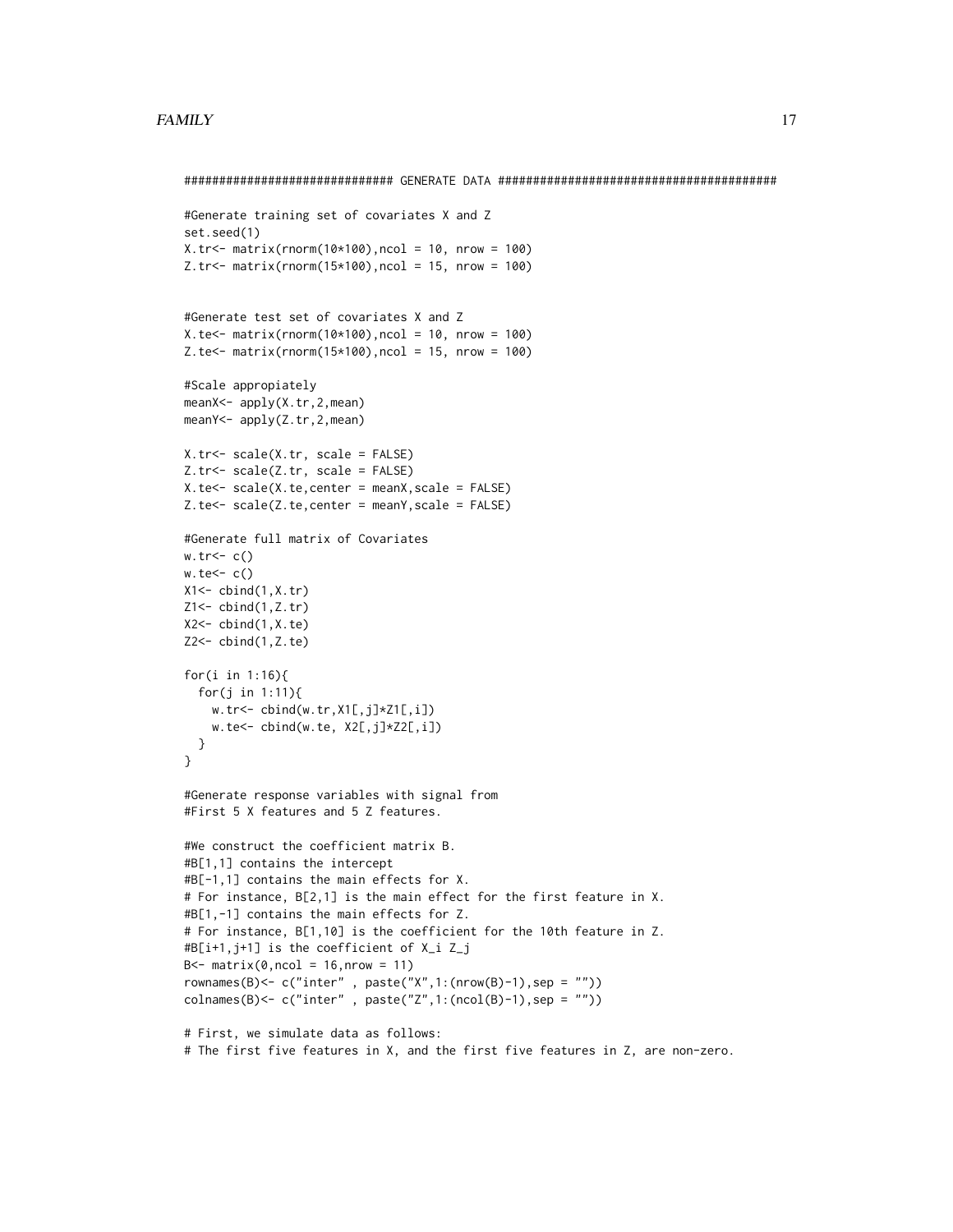```
# And given the non-zero main effects, all possible interactions are involved.
# We call this "high strong heredity"
B_high_SH<- B
B_high_SH[1:6,1:6]<- 1
#View true coefficient matrix
pheatmap(as.matrix(B_high_SH), scale="none",
         cluster_rows=FALSE, cluster_cols=FALSE)
Y_high_SH <- as.vector(w.tr%*%as.vector(B_high_SH))+rnorm(100,sd = 2)
Y_high_SH.te <- as.vector(w.te%*%as.vector(B_high_SH))+rnorm(100,sd = 2)
# Now a new setting:
# Again, the first five features in X, and the first five features in Z, are involved.
# But this time, only a subset of the possible interactions are involved.
# Strong heredity is still maintained.
# We call this "low strong heredity"
B_low_SH<- B_high_SH
B_low_SH[2:6,2:6]<-0
B_low_SH[3:4,3:5]<- 1
#View true coefficient matrix
pheatmap(as.matrix(B_low_SH), scale="none",
         cluster_rows=FALSE, cluster_cols=FALSE)
Y_low_SH <- as.vector(w.tr%*%as.vector(B_low_SH))+rnorm(100,sd = 1.5)
Y_low_SH.te <- as.vector(w.te%*%as.vector(B_low_SH))+rnorm(100,sd = 1.5)
############################## FIT SOME MODELS ########################################
#Define alphas and lambdas
#Define 3 different alpha values
#Low alpha values penalize groups more
#High alpha values penalize individual Interactions more
alphas<- c(0.01,0.5,0.99)
lambdas<-seq(0.1,1,length = 50)#high Strong heredity with l2 norm
fit_high_SH<- FAMILY(X.tr, Z.tr, Y_high_SH, lambdas ,
                     alphas, quad = TRUE,iter=500, verbose = TRUE )
yhat_hSH<- predict(fit_high_SH, X.te, Z.te)
mse_hSH <-apply(yhat_hSH,c(2,3), "-" ,Y_high_SH.te)
mse_hSH<- apply(mse_hSH^2,c(2,3),sum)
#Find optimal model and plot matrix
im<- which(mse_hSH==min(mse_hSH),TRUE)
plot(fit_high_SH$Estimate[[im[2] ]][[im[1]]])
#Plot some matrices for different alpha values
#Low alpha, higher penalty on groups
plot(fit_high_SH$Estimate[[ 1 ]][[ 25 ]])
```
#Medium alpha, equal penalty on groups and individual interactions plot(fit\_high\_SH\$Estimate[[ 2 ]][[ 25 ]]) #High alpha, more penalty on individual interactions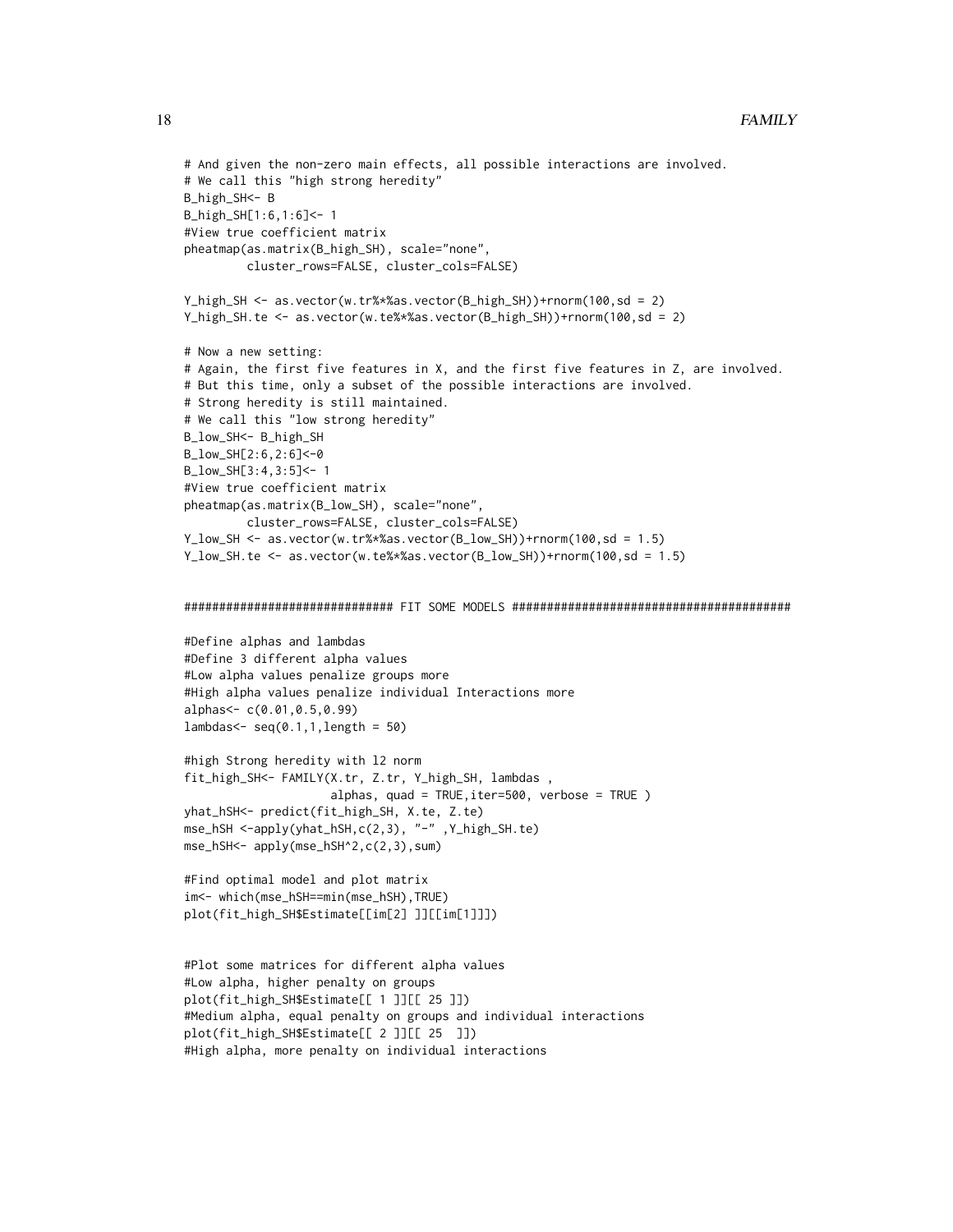#### FAMILY  $\blacksquare$

```
plot(fit_high_SH$Estimate[[ 3 ]][[ 40 ]])
#View Coefficients
coef(fit_high_SH)[[im[2]]][[im[1]]]
############################## Uncomment code for EXAMPLE ###########################
# #high Strong heredity with l_infinity norm norm
# fit_high_SH<- FAMILY(X.tr, Z.tr, Y_high_SH, lambdas ,
                      alphas, quad = TRUE, iter=500, verbose = TRUE,
# norm = "l_inf")
# yhat_hSH<- predict(fit_high_SH, X.te, Z.te)
# mse_hSH <-apply(yhat_hSH,c(2,3), "-" ,Y_high_SH.te)
# mse_hSH<- apply(mse_hSH^2,c(2,3),sum)
#
# #Find optimal model and plot matrix
# im<- which(mse_hSH==min(mse_hSH),TRUE)
# plot(fit_high_SH$Estimate[[im[2] ]][[im[1]]])
#
#
# #Plot some matrices for different alpha values
# #Low alpha, higher penalty on groups
# plot(fit_high_SH$Estimate[[ 1 ]][[ 30 ]])
# #Medium alpha, equal penalty on groups and individual interactions
# plot(fit_high_SH$Estimate[[ 2 ]][[ 10 ]])
# #High alpha, more penalty on individual interactions
# plot(fit_high_SH$Estimate[[ 3 ]][[ 20 ]])
#
#
# #View Coefficients
# coef(fit_high_SH)[[im[2]]][[im[1]]]
############################## Uncomment code for EXAMPLE ###########################
# #Redefine lambdas
# lambdas<- seq(0.1,0.5,length = 50)
#
# #low Strong heredity with l_2 norm
# fit_low_SH<- FAMILY(X.tr, Z.tr, Y_low_SH, lambdas ,
# alphas, quad = TRUE,iter=500, verbose = TRUE )
# yhat_lSH<- predict(fit_low_SH, X.te, Z.te)
# mse_lSH <-apply(yhat_lSH,c(2,3), "-" ,Y_low_SH.te)
# mse_lSH<- apply(mse_lSH^2,c(2,3),sum)
#
# #Find optimal model and plot matrix
# im<- which(mse_lSH==min(mse_lSH),TRUE)
# plot(fit_low_SH$Estimate[[im[2] ]][[im[1]]])
#
#
# #Plot some matrices for different alpha values
# #Low alpha, higher penalty on groups
# plot(fit_low_SH$Estimate[[ 1 ]][[ 25 ]])
# #Medium alpha, equal penalty on groups and individual interactions
```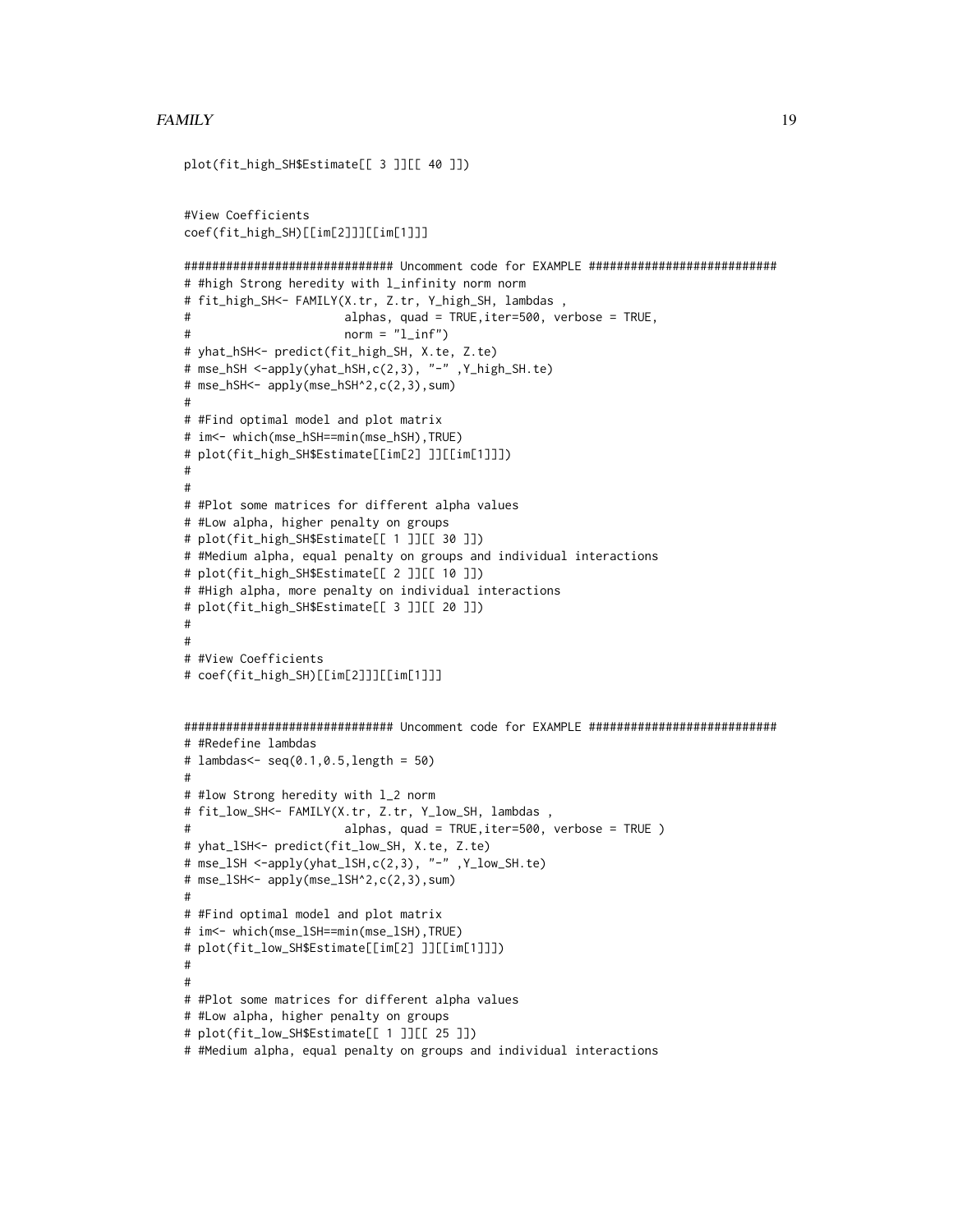```
# plot(fit_low_SH$Estimate[[ 2 ]][[ 10 ]])
# #High alpha, more penalty on individual interactions
# plot(fit_low_SH$Estimate[[ 3 ]][[ 10 ]])
## #View Coefficients
# coef(fit_low_SH)[[im[2]]][[im[1]]]
#Generate data for logistic regression
Yp_high_SH<- as.vector((w.tr)%*%as.vector(B_high_SH))
Yp_high_SH.te<- as.vector((w.te)%*%as.vector(B_high_SH))
Yprobs_high_SH<- 1/(1+exp(-Yp_high_SH))
Yprobs_high_SH.te<- 1/(1+exp(-Yp_high_SH.te))
Yp_high_SH<- rbinom(100, size = 1, prob = Yprobs_high_SH)
Yp_high_SH.te<- rbinom(100, size = 1, prob = Yprobs_high_SH.te)
lambdas < -seq(0.01, 0.15, length = 50)#Fit glm via 1_2 norm
fit_high_SH<- FAMILY(X.tr, Z.tr, Yp_high_SH, lambdas,
             alphas, quad = TRUE, iter=500, verbose = TRUE,
             family = "binomial")yhp_hSH<- predict(fit_high_SH, X.te, Z.te)
mse_high_SH <-apply(yhp_hSH,c(2,3), "-",Yp_high_SH.te)
mse_hSH<- apply(mse_high_SH^2,c(2,3),sum)
im<- which(mse_hSH==min(mse_hSH),TRUE)
plot(fit_high_SH$Estimate[[im[2] ]][[im[1]]])
roc( Yp_high_SH.te, yhp_hSH[, im[1], im[2]], plot = TRUE)
#View Coefficients
coef(fit_high_SH)[[im[2]]][[im[1]]]
# #Fit glm via l_infinity norm
# fit_high_SH<- FAMILY(X.tr, Z.tr, Yp_high_SH, lambdas, norm = "l_inf",
#alphas, quad = TRUE, iter=500, verbose = TRUE,
               family = "binomial")\pm# yhp_hSH<- predict(fit_high_SH, X.te, Z.te)
# mse_high_SH <-apply(yhp_hSH,c(2,3), "-" ,Yp_high_SH.te)
# mse_hSH<- apply(mse_high_SH^2,c(2,3),sum)
```
20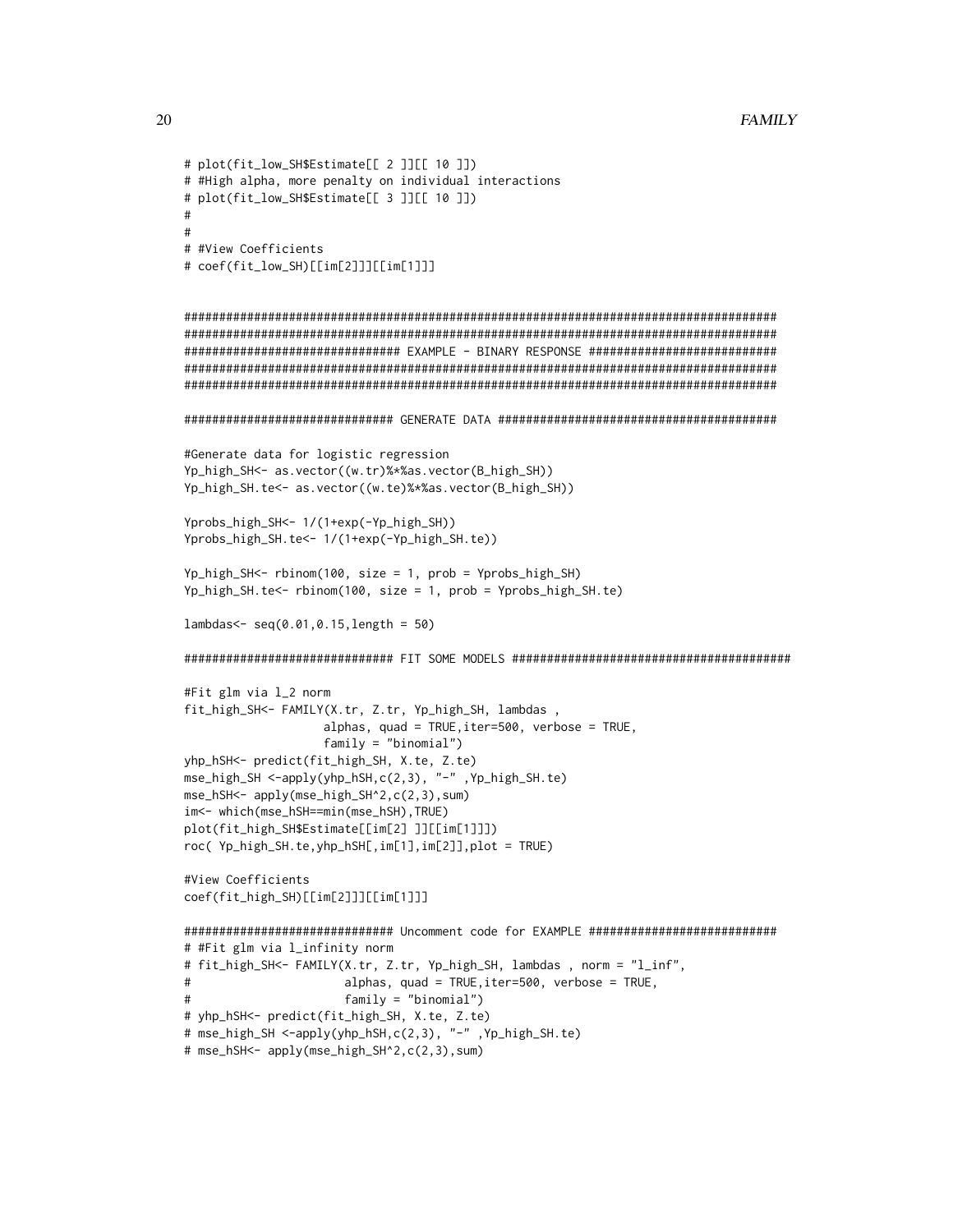#### **FAMILY**

```
# im<- which(mse_hSH==min(mse_hSH),TRUE)
# plot(fit_high_SH$Estimate[[im[2] ]][[im[1]]])
# roc( Yp_high_SH.te, yhp_hSH[, im[1], im[2]], plot = TRUE)
\pm# #View Coefficients
# coef(fit_high_SH)[[im[2]]][[im[1]]]
# #Redefine Lambdas
# lambdas <- seq(0.01,0.3, length = 50)
\pmb{\pm}## #We consider the case X=Z now
# w. tr < - c()# w.te<-c()# X1 \leftarrow \text{cbind}(1, X, tr)# X2 < - cbind(1, X.te)
#
# for(i in 1:11){
# for(j in 1:11){
   w. tr \leftarrow \text{cbind}(w. tr, X1[, j] \times X1[, i])##w.te < - cbind(w.te, X2[, j] * X2[, i])#\}# \}## B <- matrix(0, \text{ncol} = 11, \text{nrow} = 11)# rownames(B) <- c("inter", paste("X",1:(nrow(B)-1), sep = ""))
# colnames(B)<- c("inter", paste("X",1:(ncol(B)-1), sep = ""))
\pmb{\pm}# B_high_SH<- B
# B_high_SH[1:6,1:6] <- 1
# #We exclude quadratic terms in this example
# diag(B_high_SH)[-1]<-0
# #View true coefficient matrix
# pheatmap(as.matrix(B_high_SH), scale="none",
        cluster_rows=FALSE, cluster_cols=FALSE)
\pmb{\pm}## #With high Strong heredity: all possible interactions
# Y_high_SH <- as.vector(w.tr%*%as.vector(B_high_SH))+rnorm(100)
# Y_high_SH.te <- as.vector(w.te%*%as.vector(B_high_SH))+rnorm(100)
\pm# #high Strong heredity with 1_2 norm
# fit_high_SH<- FAMILY(X.tr, X.tr, Y_high_SH, lambdas
#alphas, quad = FALSE, iter=500, verbose = TRUE)
```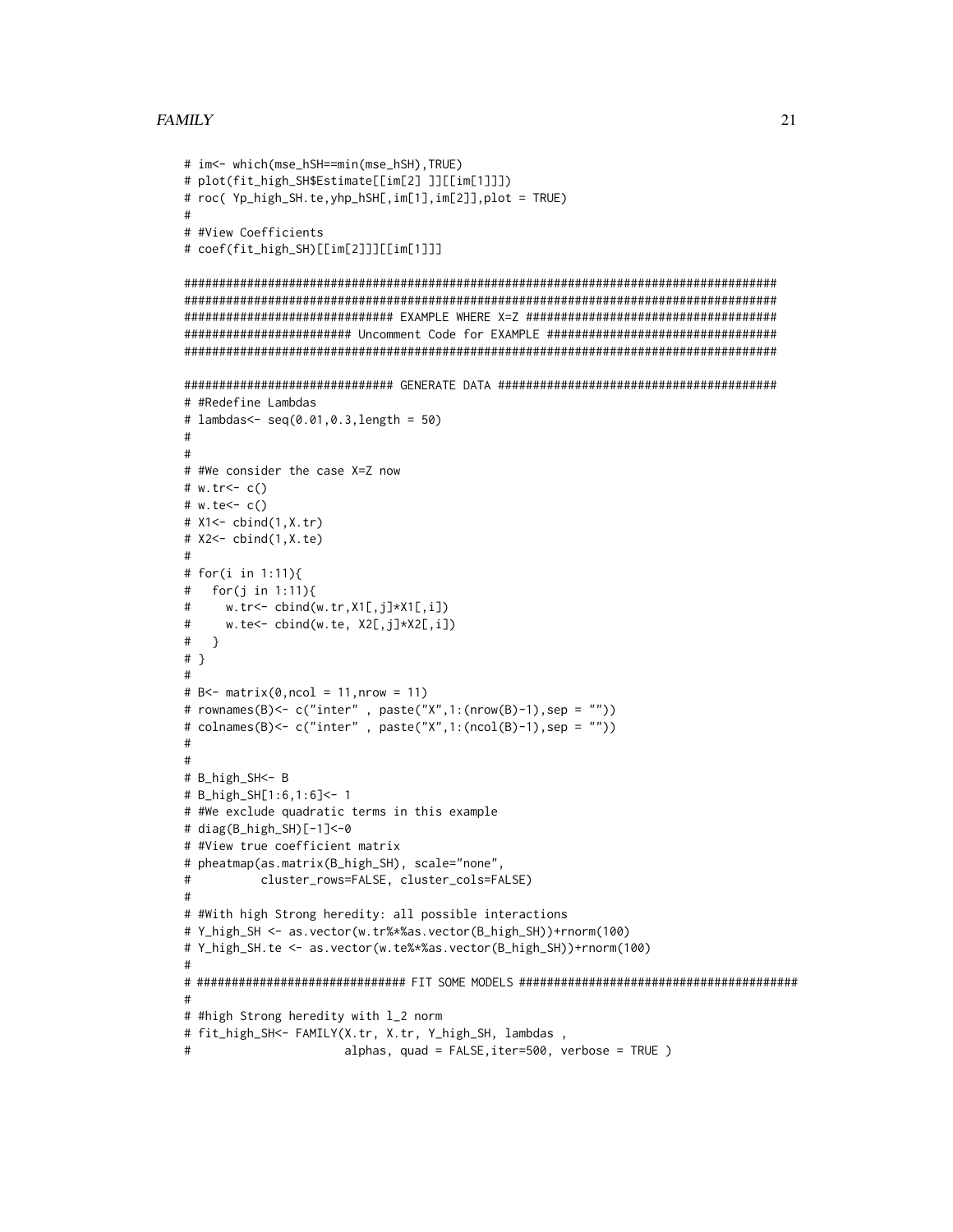```
# yhat_hSH<- predict(fit_high_SH, X.te, X.te)
# mse_hSH <-apply(yhat_hSH,c(2,3), "-" ,Y_high_SH.te)
# mse_hSH<- apply(mse_hSH^2,c(2,3),sum)
#
# #Find optimal model and plot matrix
# im<- which(mse_hSH==min(mse_hSH),TRUE)
# plot(fit_high_SH$Estimate[[im[2] ]][[im[1]]])
#
#
# #Plot some matrices for different alpha values
# #Low alpha, higher penalty on groups
# plot(fit_high_SH$Estimate[[ 1 ]][[ 50 ]])
# #Medium alpha, equal penalty on groups and individual interactions
# plot(fit_high_SH$Estimate[[ 2 ]][[ 50 ]])
# #High alpha, more penalty on individual interactions
# plot(fit_high_SH$Estimate[[ 3 ]][[ 50 ]])
#
#
# #View Coefficients
# coef(fit_high_SH,XequalZ = TRUE)[[im[2]]][[im[1]]]
```
<span id="page-21-1"></span>predict.FAMILY *predict.FAMILY*

#### Description

Similar to R's generic predict function which predicts the model for new data for different values of  $\alpha$  and  $\lambda$ .

#### Usage

```
## S3 method for class 'FAMILY'
predict(object, new.X, new.Z, Bias.corr = FALSE, XequalZ = FALSE, ...)
```
#### Arguments

| object    | The fitted object as the output from the main function FAMILY.                                |
|-----------|-----------------------------------------------------------------------------------------------|
| new.X     | Matrix of covariates X. Must have the same number of columns used for fitting<br>the model.   |
| new.Z     | Matrix of covariates Z. Must have the same number of columns used for fitting<br>the model.   |
| Bias.corr | A logical variable indicating if we wish to re-fit the selected variables using glm<br>or 1m. |
| XequalZ   | A logical variable indicating if $X = Z$ or if we have two different sets of co-<br>variates. |
| $\ddots$  | Extra arguments for the generic S3 predict function                                           |

<span id="page-21-0"></span>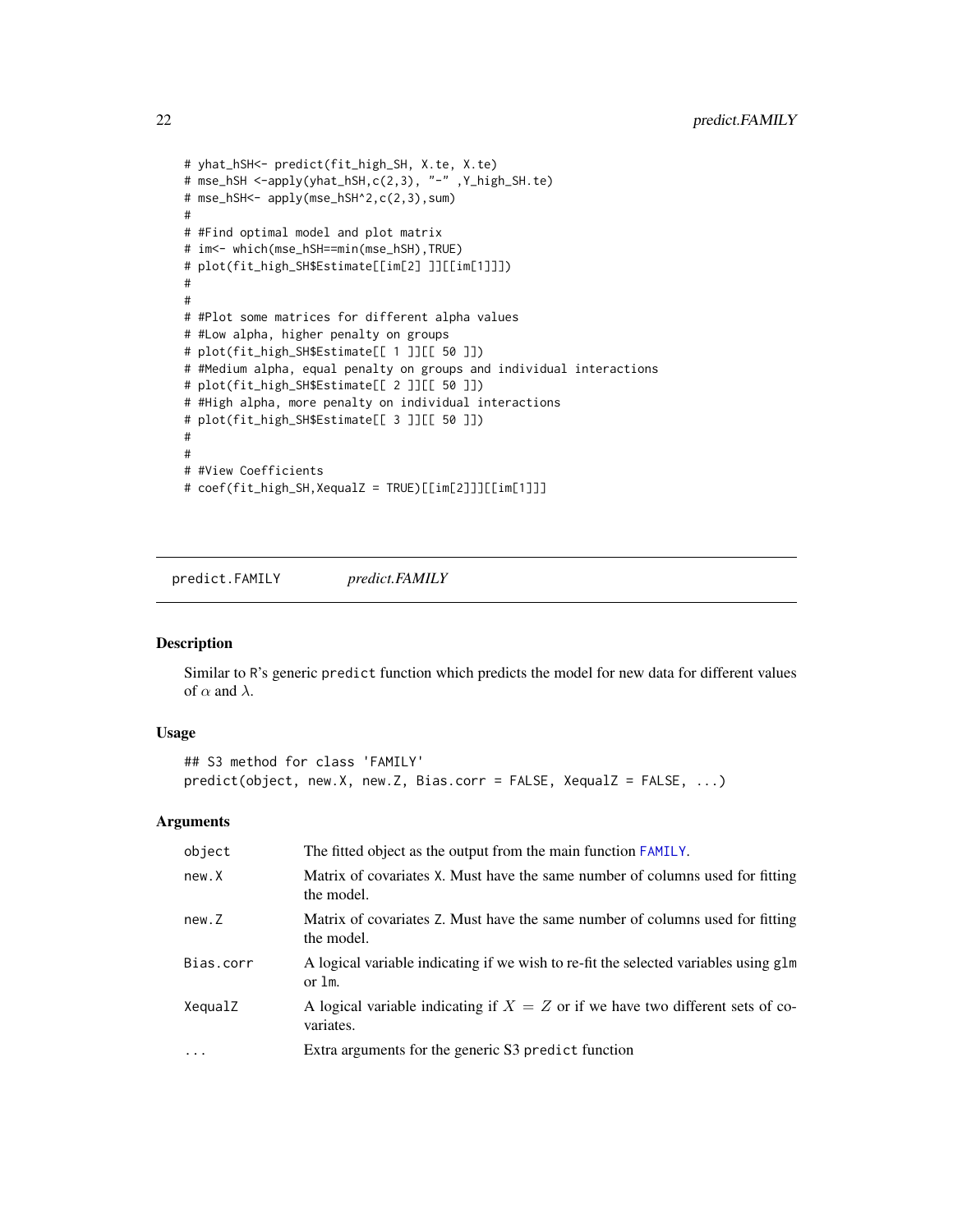#### <span id="page-22-0"></span>predict.FAMILY

#### **Value**

The function returns an array of dimensions [n, length(alphas), length(lambdas)] where  $n = nrow(new.X)$ . This array contains one the following:

| yhat | The fitted values using the data given                     |
|------|------------------------------------------------------------|
| phat | The fitted estimated probabilities for logistic regression |

#### Author(s)

**Asad Haris** 

#### **References**

Haris, Witten and Simon (2014). Convex Modeling of Interactions with Strong Heredity. Available on ArXiv at http://arxiv.org/abs/1410.3517

#### **See Also**

#### **FAMILY**

#### **Examples**

```
library(FAMILY)
library(pROC)
library(pheatmap)
```

```
#Generate training set of covariates X and Z
set.seed(1)
X.tr<- matrix(rnorm(10*100), ncol = 10, nrow = 100)
Z.tr <- matrix(rnorm(15*100), ncol = 15, nrow = 100)
#Generate test set of covariates X and Z
X.te < - matrix(rnorm(10*100), ncol = 10, nrow = 100)
Z.te<- matrix(rnorm(15*100), ncol = 15, nrow = 100)
#Scale appropiately
meanX <- apply(X.tr, 2, mean)
meanY<- apply(Z.tr,2,mean)
X.tr <- scale(X.tr, scale = FALSE)
Z. tr < - scale(Z.tr, scale = FALSE)X.te<-scale(X.te,center = meanX, scale = FALSE)
```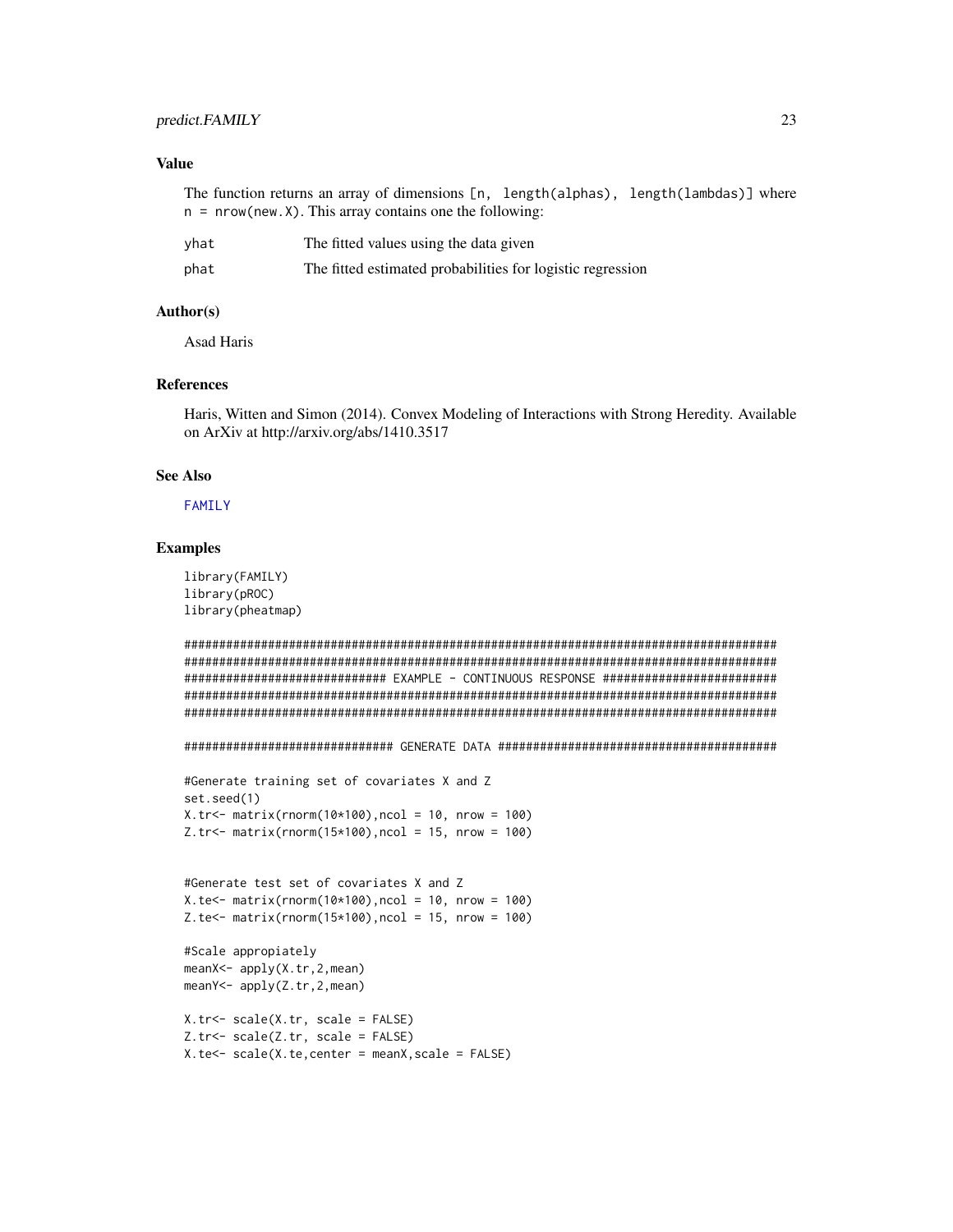```
Z.te<- scale(Z.te,center = meanY,scale = FALSE)
#Generate full matrix of Covariates
w.tr < -c()w.te<-c()X1 \leftarrow \text{cbind}(1, X \cdot \text{tr})Z1 \leftarrow \text{cbind}(1, Z. \text{tr})X2 \leftarrow \text{cbind}(1, X.te)Z2<- cbind(1,Z.te)
for(i in 1:16){
  for(j in 1:11){
    w.tr<- cbind(w.tr,X1[,j]*Z1[,i])
    w.te<- cbind(w.te, X2[,j]*Z2[,i])
  }
}
#Generate response variables with signal from
#First 5 X features and 5 Z features.
#We construct the coefficient matrix B.
#B[1,1] contains the intercept
#B[-1,1] contains the main effects for X.
# For instance, B[2,1] is the main effect for the first feature in X.
#B[1,-1] contains the main effects for Z.
# For instance, B[1,10] is the coefficient for the 10th feature in Z.
#B[i+1,j+1] is the coefficient of X_i Z_j
B<- matrix(0, \text{ncol} = 16, \text{nrow} = 11)rownames(B)<- c("inter" , paste("X",1:(nrow(B)-1),sep = ""))
\text{colnames}(B) <- \text{c("inter" , paste("Z", 1:(ncol(B)-1),sep = ""))# First, we simulate data as follows:
# The first five features in X, and the first five features in Z, are non-zero.
# And given the non-zero main effects, all possible interactions are involved.
# We call this "high strong heredity"
B_high_SH<- B
B_high_SH[1:6,1:6]<- 1
#View true coefficient matrix
pheatmap(as.matrix(B_high_SH), scale="none",
          cluster_rows=FALSE, cluster_cols=FALSE)
Y_high_SH <- as.vector(w.tr%*%as.vector(B_high_SH))+rnorm(100,sd = 2)
Y_high_SH.te <- as.vector(w.te%*%as.vector(B_high_SH))+rnorm(100,sd = 2)
# Now a new setting:
# Again, the first five features in X, and the first five features in Z, are involved.
# But this time, only a subset of the possible interactions are involved.
# Strong heredity is still maintained.
# We call this "low strong heredity"
B_low_SH<- B_high_SH
B_low_SH[2:6,2:6]<-0
B_low_SH[3:4,3:5]<- 1
#View true coefficient matrix
```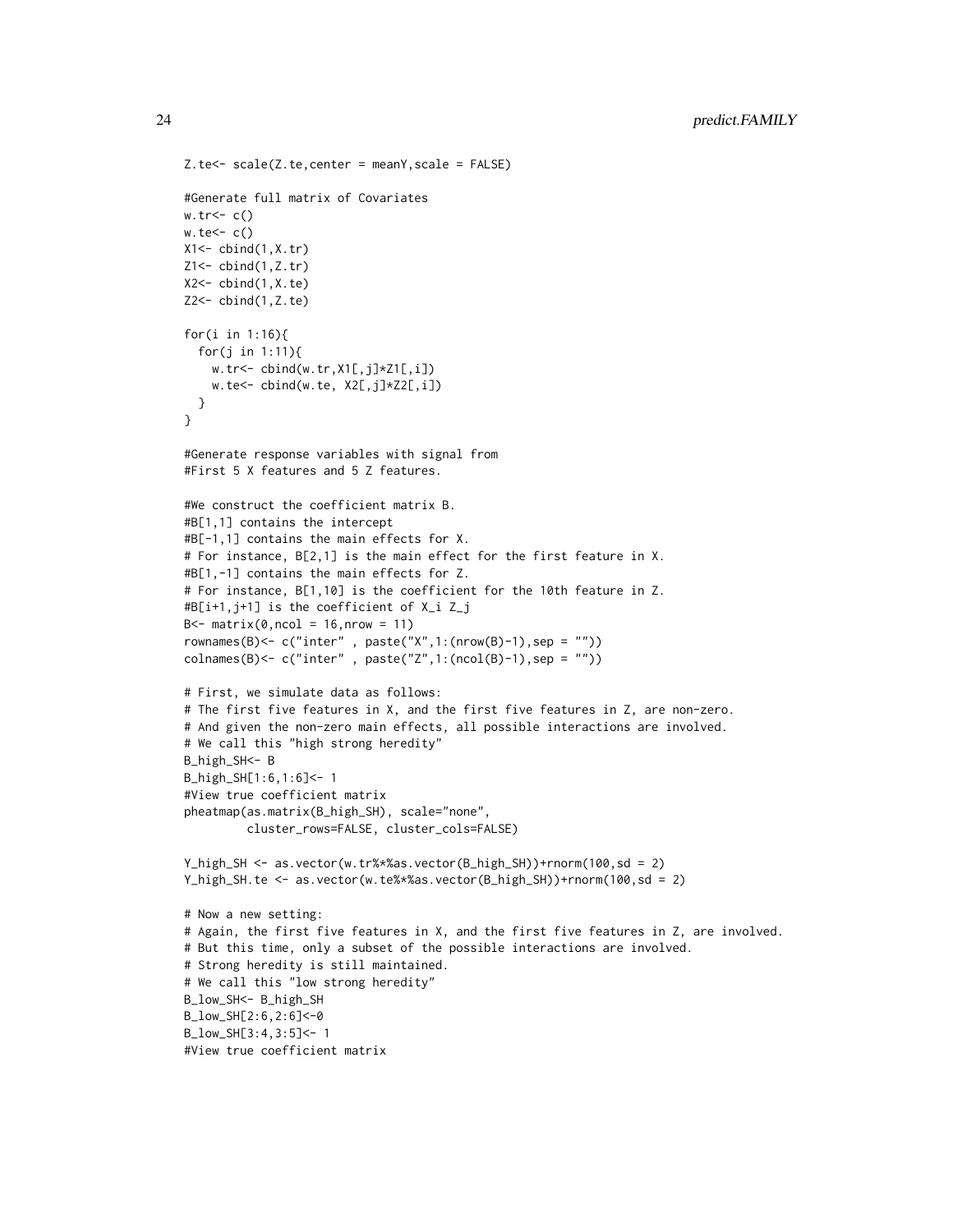#### predict.FAMILY 25

```
pheatmap(as.matrix(B_low_SH), scale="none",
        cluster_rows=FALSE, cluster_cols=FALSE)
Y_low_SH <- as.vector(w.tr%*%as.vector(B_low_SH))+rnorm(100,sd = 1.5)
Y_low_SH.te <- as.vector(w.te%*%as.vector(B_low_SH))+rnorm(100,sd = 1.5)
############################## FIT SOME MODELS ########################################
#Define alphas and lambdas
#Define 3 different alpha values
#Low alpha values penalize groups more
#High alpha values penalize individual Interactions more
alphas<- c(0.01,0.5,0.99)
lambdas<-seq(0.1,1,length = 50)#high Strong heredity with l2 norm
fit_high_SH<- FAMILY(X.tr, Z.tr, Y_high_SH, lambdas ,
                    alphas, quad = TRUE,iter=500, verbose = TRUE )
yhat_hSH<- predict(fit_high_SH, X.te, Z.te)
mse_hSH <-apply(yhat_hSH,c(2,3), "-" ,Y_high_SH.te)
mse_hSH<- apply(mse_hSH^2,c(2,3),sum)
#Find optimal model and plot matrix
im<- which(mse_hSH==min(mse_hSH),TRUE)
plot(fit_high_SH$Estimate[[im[2] ]][[im[1]]])
#Plot some matrices for different alpha values
#Low alpha, higher penalty on groups
plot(fit_high_SH$Estimate[[ 1 ]][[ 25 ]])
#Medium alpha, equal penalty on groups and individual interactions
plot(fit_high_SH$Estimate[[ 2 ]][[ 25 ]])
#High alpha, more penalty on individual interactions
plot(fit_high_SH$Estimate[[ 3 ]][[ 40 ]])
#View Coefficients
coef(fit_high_SH)[[im[2]]][[im[1]]]
############################## Uncomment code for EXAMPLE ###########################
# #high Strong heredity with l_infinity norm norm
# fit_high_SH<- FAMILY(X.tr, Z.tr, Y_high_SH, lambdas ,
# alphas, quad = TRUE,iter=500, verbose = TRUE,
\# norm = "l_inf")
# yhat_hSH<- predict(fit_high_SH, X.te, Z.te)
# mse_hSH <-apply(yhat_hSH,c(2,3), "-" ,Y_high_SH.te)
# mse_hSH<- apply(mse_hSH^2,c(2,3),sum)
#
# #Find optimal model and plot matrix
# im<- which(mse_hSH==min(mse_hSH),TRUE)
# plot(fit_high_SH$Estimate[[im[2] ]][[im[1]]])
#
#
```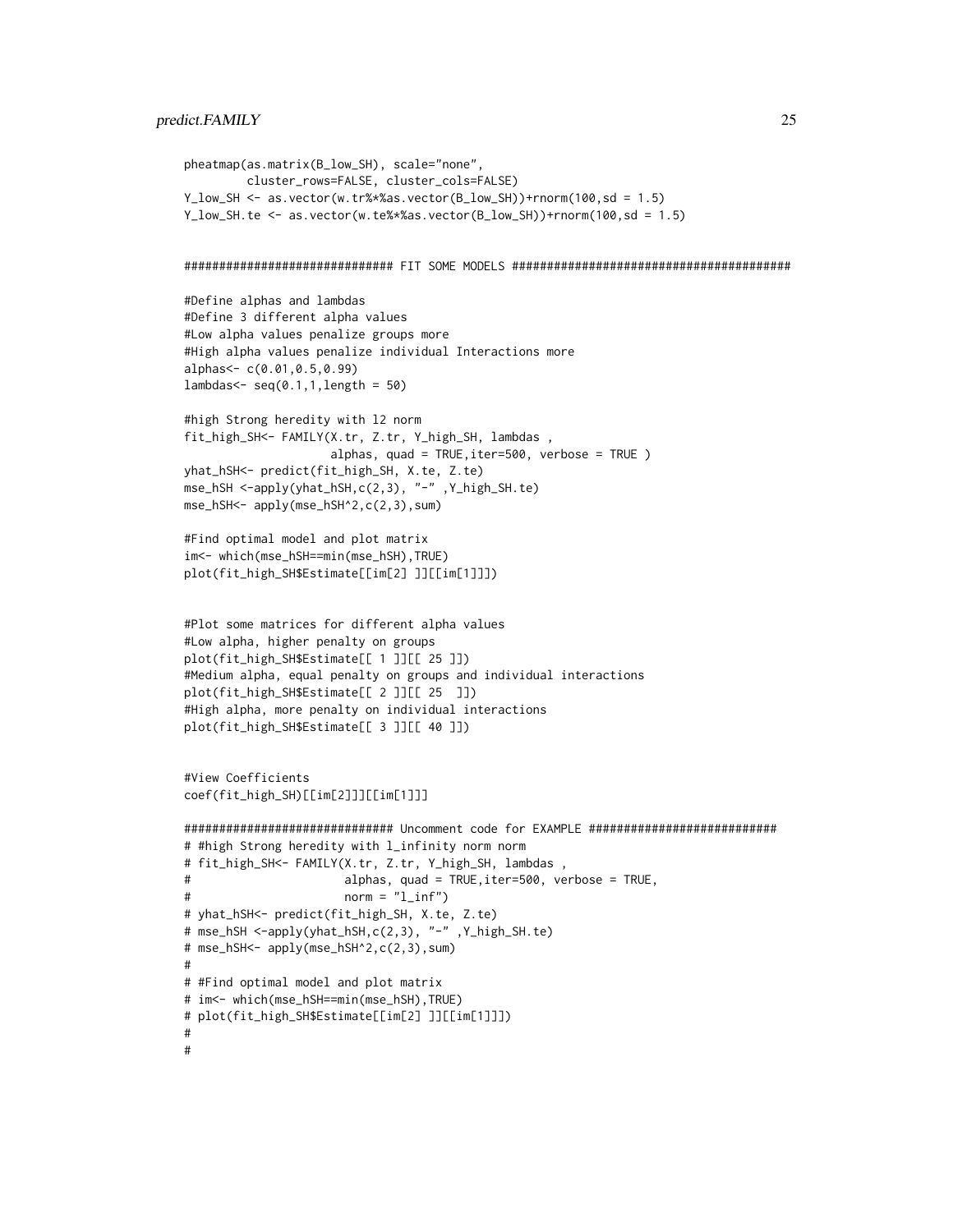```
# #Plot some matrices for different alpha values
# #Low alpha, higher penalty on groups
# plot(fit_high_SH$Estimate[[ 1 ]][[ 30 ]])
# #Medium alpha, equal penalty on groups and individual interactions
# plot(fit_high_SH$Estimate[[ 2 ]][[ 10 ]])
# #High alpha, more penalty on individual interactions
# plot(fit_high_SH$Estimate[[ 3 ]][[ 20 ]])
#
#
# #View Coefficients
# coef(fit_high_SH)[[im[2]]][[im[1]]]
############################## Uncomment code for EXAMPLE ###########################
# #Redefine lambdas
# lambdas<- seq(0.1,0.5,length = 50)
#
# #low Strong heredity with l_2 norm
# fit_low_SH<- FAMILY(X.tr, Z.tr, Y_low_SH, lambdas ,
# alphas, quad = TRUE,iter=500, verbose = TRUE )
# yhat_lSH<- predict(fit_low_SH, X.te, Z.te)
# mse_lSH <-apply(yhat_lSH,c(2,3), "-" ,Y_low_SH.te)
# mse_lSH<- apply(mse_lSH^2,c(2,3),sum)
#
# #Find optimal model and plot matrix
# im<- which(mse_lSH==min(mse_lSH),TRUE)
# plot(fit_low_SH$Estimate[[im[2] ]][[im[1]]])
#
#
# #Plot some matrices for different alpha values
# #Low alpha, higher penalty on groups
# plot(fit_low_SH$Estimate[[ 1 ]][[ 25 ]])
# #Medium alpha, equal penalty on groups and individual interactions
# plot(fit_low_SH$Estimate[[ 2 ]][[ 10 ]])
# #High alpha, more penalty on individual interactions
# plot(fit_low_SH$Estimate[[ 3 ]][[ 10 ]])
#
#
# #View Coefficients
# coef(fit_low_SH)[[im[2]]][[im[1]]]
#####################################################################################
#####################################################################################
############################### EXAMPLE - BINARY RESPONSE ###########################
#####################################################################################
#####################################################################################
############################## GENERATE DATA ########################################
#Generate data for logistic regression
```
Yp\_high\_SH<- as.vector((w.tr)%\*%as.vector(B\_high\_SH)) Yp\_high\_SH.te<- as.vector((w.te)%\*%as.vector(B\_high\_SH))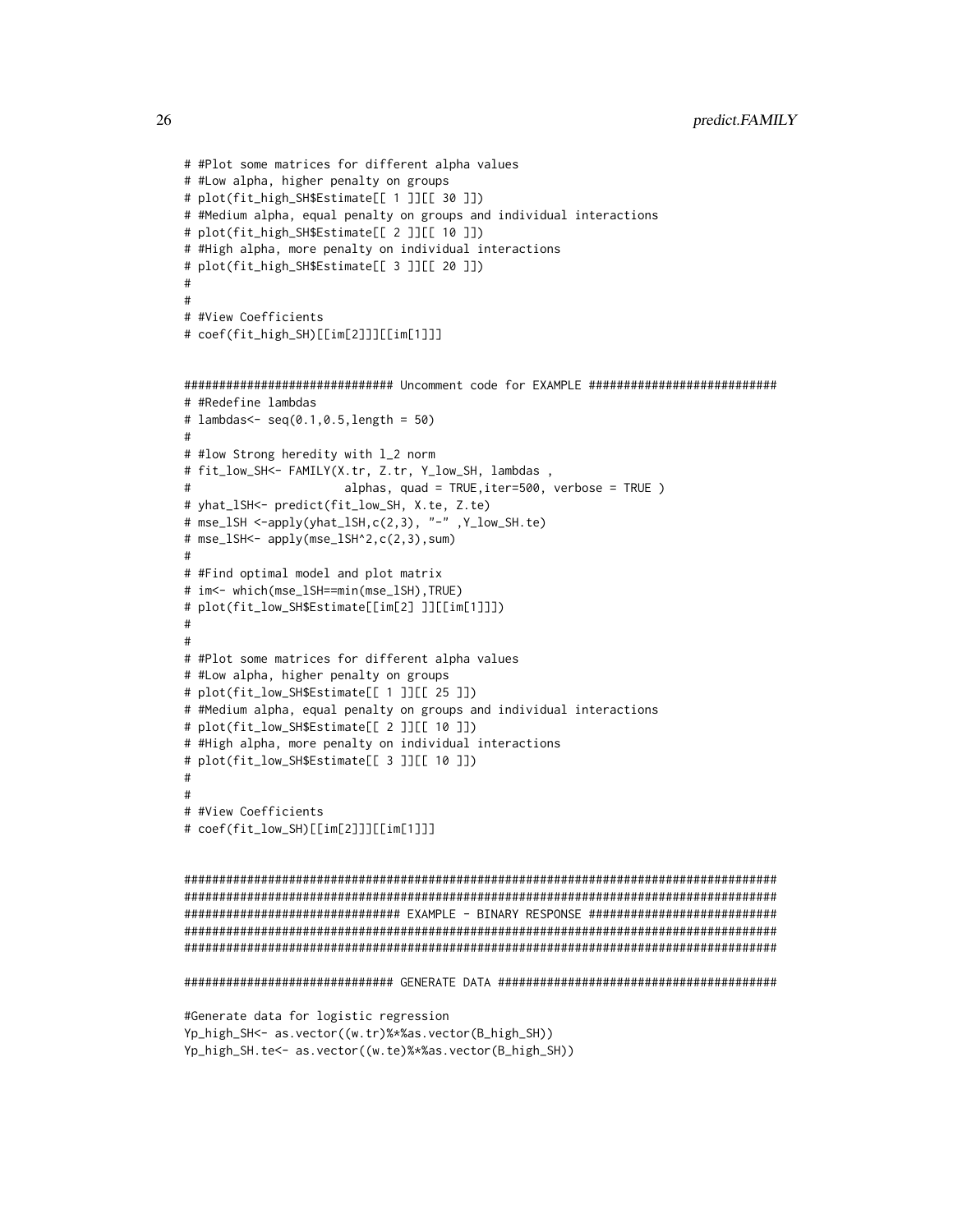```
Yprobs_high_SH<- 1/(1+exp(-Yp_high_SH))
Yprobs_high_SH.te<- 1/(1+exp(-Yp_high_SH.te))
Yp_high_SH<- rbinom(100, size = 1, prob = Yprobs_high_SH)
Yp_high_SH.te<- rbinom(100, size = 1, prob = Yprobs_high_SH.te)
lambdas<-seq(0.01, 0.15, length = 50)#Fit glm via 1_2 norm
fit_high_SH<- FAMILY(X.tr, Z.tr, Yp_high_SH, lambdas,
             alphas, quad = TRUE, iter=500, verbose = TRUE,
             family = "binomial")yhp_hSH<- predict(fit_high_SH, X.te, Z.te)
mse_high_SH <-apply(yhp_hSH,c(2,3), "-",Yp_high_SH.te)
mse_hSH<- apply(mse_high_SH^2,c(2,3),sum)
im<- which(mse_hSH==min(mse_hSH),TRUE)
plot(fit_high_SH$Estimate[[im[2] ]][[im[1]]])
roc( Yp_high_SH.te, yhp_hSH[, im[1], im[2]], plot = TRUE)#View Coefficients
coef(fit_high_SH)[[im[2]]][[im[1]]]
# #Fit glm via l_infinity norm
# fit_high_SH<- FAMILY(X.tr, Z.tr, Yp_high_SH, lambdas, norm = "l_inf",
               alphas, quad = TRUE, iter=500, verbose = TRUE,family = "binomial")## yhp_hSH<- predict(fit_high_SH, X.te, Z.te)
# mse_high_SH <-apply(yhp_hSH,c(2,3), "-",Yp_high_SH.te)
# mse_hSH<- apply(mse_high_SH^2,c(2,3),sum)
# im<- which(mse_hSH==min(mse_hSH),TRUE)
# plot(fit_high_SH$Estimate[[im[2] ]][[im[1]]])
# roc( Yp_high_SH.te,yhp_hSH[,im[1],im[2]],plot = TRUE)
# #View Coefficients
# coef(fit_high_SH)[[im[2]]][[im[1]]]
# #Redefine Lambdas
# lambdas <- seq(0.01, 0.3, length = 50)# #We consider the case X=Z now
# w. tr < - c()
```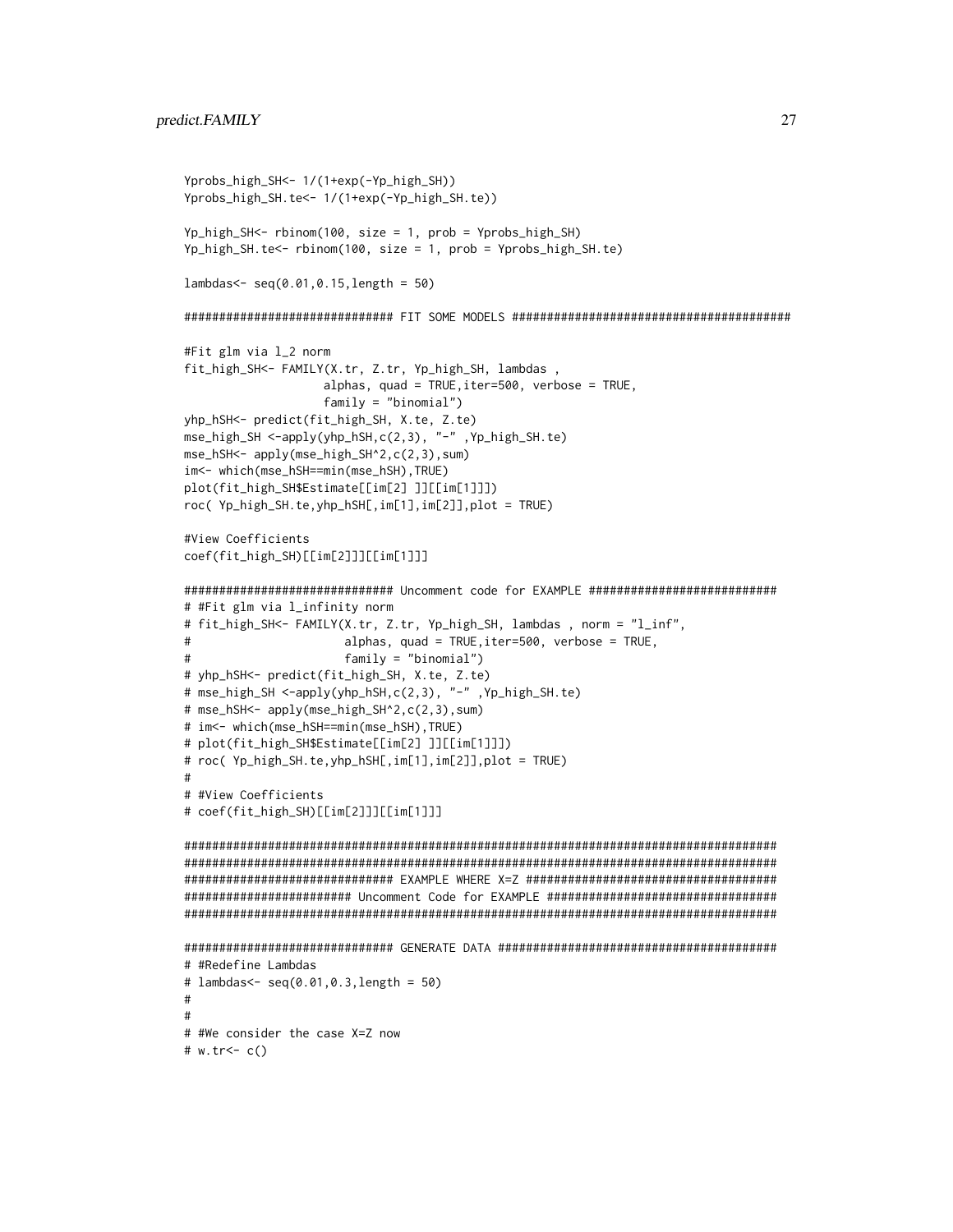```
# w.te<- c()
# X1<- cbind(1,X.tr)
# X2<- cbind(1,X.te)
#
# for(i in 1:11){
# for(j in 1:11){
# w.tr<- cbind(w.tr,X1[,j]*X1[,i])
# w.te<- cbind(w.te, X2[,j]*X2[,i])
# }
# }
#
# B<- matrix(0,ncol = 11,nrow = 11)
# rownames(B)<- c("inter" , paste("X",1:(nrow(B)-1),sep = ""))
# colnames(B)<- c("inter" , paste("X",1:(ncol(B)-1),sep = ""))
#
#
# B_high_SH<- B
# B_high_SH[1:6,1:6]<- 1
# #We exclude quadratic terms in this example
# diag(B_high_SH)[-1]<-0
# #View true coefficient matrix
# pheatmap(as.matrix(B_high_SH), scale="none",
# cluster_rows=FALSE, cluster_cols=FALSE)
#
# #With high Strong heredity: all possible interactions
# Y_high_SH <- as.vector(w.tr%*%as.vector(B_high_SH))+rnorm(100)
# Y_high_SH.te <- as.vector(w.te%*%as.vector(B_high_SH))+rnorm(100)
#
# ############################## FIT SOME MODELS ########################################
#
# #high Strong heredity with l_2 norm
# fit_high_SH<- FAMILY(X.tr, X.tr, Y_high_SH, lambdas ,
                       alpha, quad = FALSE, iter=500, verbose = TRUE )
# yhat_hSH<- predict(fit_high_SH, X.te, X.te)
# mse_hSH <-apply(yhat_hSH,c(2,3), "-" ,Y_high_SH.te)
# mse_hSH<- apply(mse_hSH^2,c(2,3),sum)
#
# #Find optimal model and plot matrix
# im<- which(mse_hSH==min(mse_hSH),TRUE)
# plot(fit_high_SH$Estimate[[im[2] ]][[im[1]]])
#
#
# #Plot some matrices for different alpha values
# #Low alpha, higher penalty on groups
# plot(fit_high_SH$Estimate[[ 1 ]][[ 50 ]])
# #Medium alpha, equal penalty on groups and individual interactions
# plot(fit_high_SH$Estimate[[ 2 ]][[ 50 ]])
# #High alpha, more penalty on individual interactions
# plot(fit_high_SH$Estimate[[ 3 ]][[ 50 ]])
#
#
# #View Coefficients
# coef(fit_high_SH,XequalZ = TRUE)[[im[2]]][[im[1]]]
```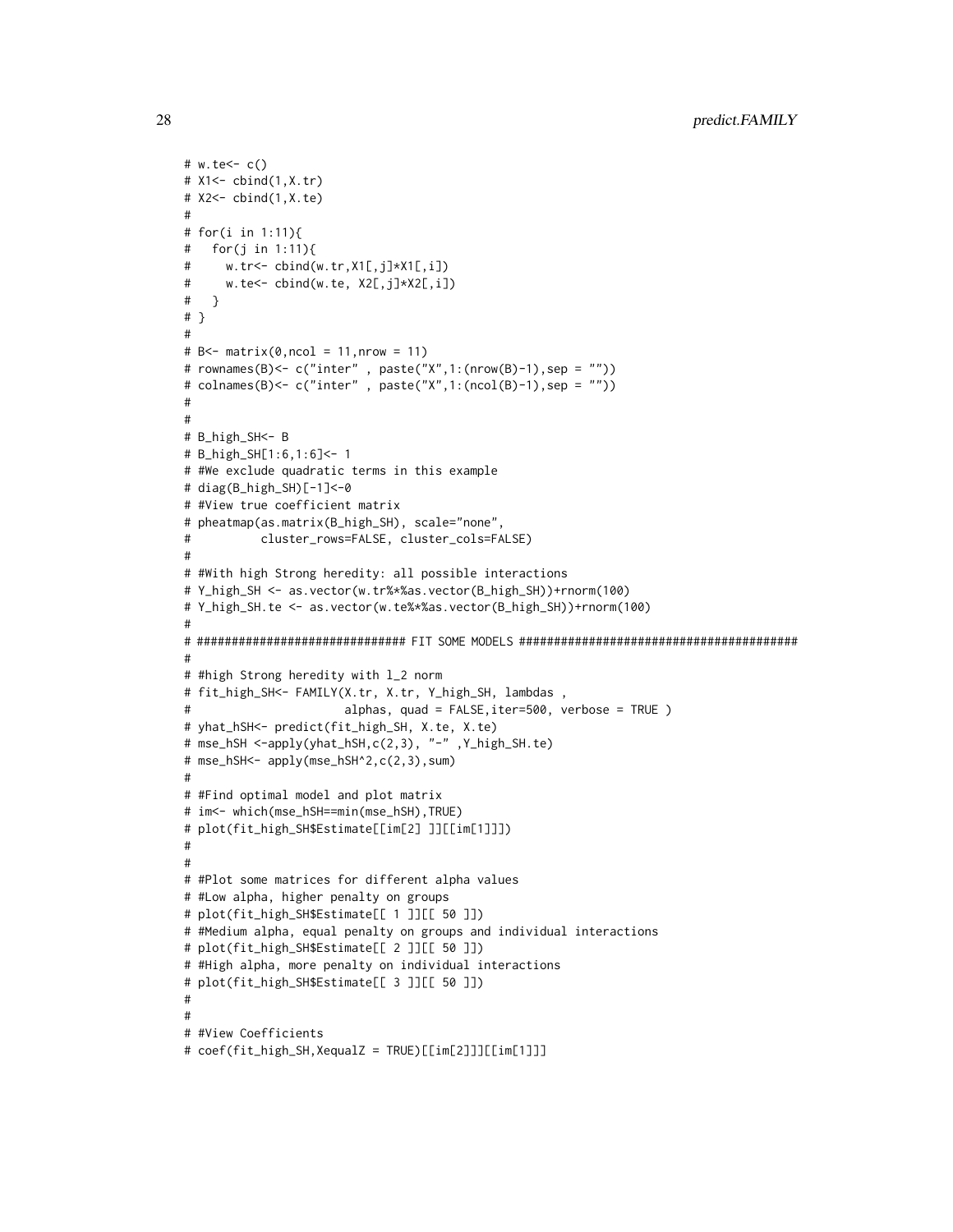#### predict.FAMILY 29